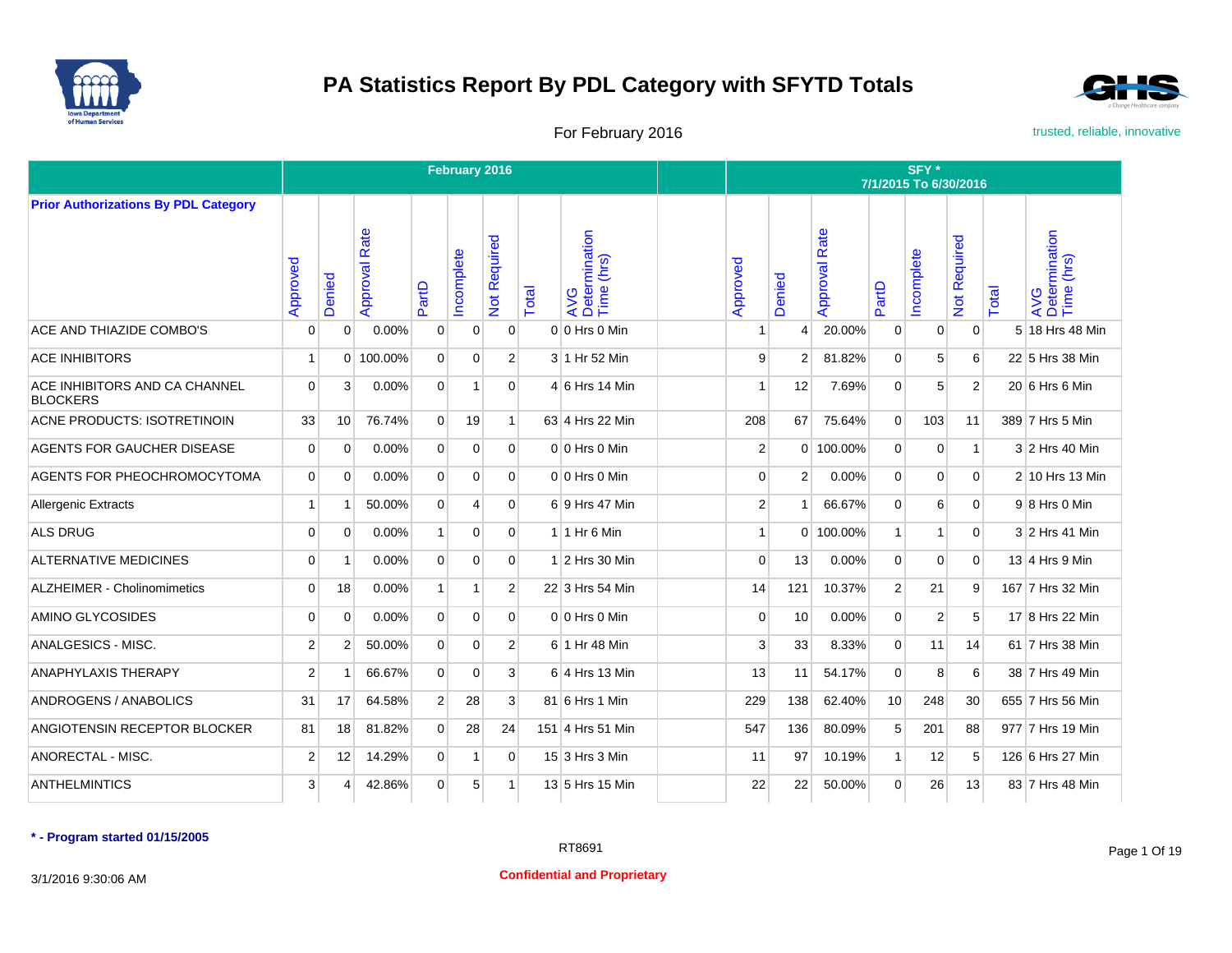



For February 2016 **For February 2016** trusted, reliable, innovative

|                                                                   |                |                       |                  |                | February 2016  |                |       |                                    |                |          |                  |                | SFY *<br>7/1/2015 To 6/30/2016 |                |       |                                    |
|-------------------------------------------------------------------|----------------|-----------------------|------------------|----------------|----------------|----------------|-------|------------------------------------|----------------|----------|------------------|----------------|--------------------------------|----------------|-------|------------------------------------|
| <b>Prior Authorizations By PDL Category</b>                       |                |                       |                  |                |                |                |       |                                    |                |          |                  |                |                                |                |       |                                    |
|                                                                   | Approved       | Denied                | Rate<br>Approval | PartD          | ncomplete      | Not Required   | Total | AVG<br>Determination<br>Time (hrs) | Approved       | Denied   | Rate<br>Approval | PartD          | ncomplete                      | Not Required   | Total | AVG<br>Determination<br>Time (hrs) |
| ANTI INFECTIVE COMBO'S - MISC.                                    | $\Omega$       | $\Omega$              | $0.00\%$         | $\Omega$       | $\mathbf 0$    | $\Omega$       |       | 0 0 Hrs 0 Min                      |                | $\Omega$ | 100.00%          | $\mathbf{0}$   | 0                              | $\Omega$       | 1     | 18 Hrs 20 Min                      |
| Antianginal-misc                                                  | 10             | $\Omega$              | 100.00%          | $\Omega$       | 5              | $\overline{4}$ |       | 19 5 Hrs 59 Min                    | 67             | 10       | 87.01%           | $\overline{2}$ | 13                             | 8              |       | 100 6 Hrs 50 Min                   |
| <b>ANTIARRHYTHMICS</b>                                            | 1              | $\Omega$              | 100.00%          | $\Omega$       | $\mathbf{1}$   | $\Omega$       |       | 2 1 Hr 12 Min                      | $\overline{2}$ | 3        | 40.00%           | $\Omega$       | 4                              | $\overline{2}$ |       | 11 4 Hrs 59 Min                    |
| ANTIASTHMATIC - 5-Lipoxygenase<br><b>Inhibitors</b>               | $\mathbf 0$    | $\Omega$              | 0.00%            | $\Omega$       | $\mathbf 0$    | $\Omega$       |       | $0 0$ Hrs $0$ Min                  | 6              |          | 0 100.00%        | $\mathbf{0}$   | 1                              | $\Omega$       |       | 7 6 Hrs 58 Min                     |
| ANTIASTHMATIC - ADRENERGIC<br><b>COMBOS</b>                       | 24             | 16                    | 60.00%           | $\Omega$       | 14             | 11             |       | 65 4 Hrs 34 Min                    | 91             | 80       | 53.22%           | 10             | 60                             | 57             |       | 298 6 Hrs 59 Min                   |
| ANTIASTHMATIC - ALPHA-PROTEINASE<br><b>INHIBITOR</b>              | $\overline{1}$ | $\Omega$              | 100.00%          | $\Omega$       | $\overline{1}$ | $\Omega$       |       | 2 1 Hr 55 Min                      | 6              |          | 0 100.00%        | $\Omega$       | 12                             | $\Omega$       |       | 18 11 Hrs 7 Min                    |
| ANTIASTHMATIC - ANTI-CHOLINERGICS                                 | 12             | 17                    | 41.38%           | 5              | 8              | 5              |       | 47 4 Hrs 22 Min                    | 69             | 79       | 46.62%           | 9              | 46                             | 37             |       | 240 6 Hrs 42 Min                   |
| ANTIASTHMATIC - ANTIINFLAMMATORY<br><b>AGENTS</b>                 | 3              | $\boldsymbol{\Delta}$ | 42.86%           | $\Omega$       | 3              | $\Omega$       |       | 10 7 Hrs 0 Min                     | 15             | 28       | 34.88%           | $\Omega$       | 22                             | $\mathbf{1}$   |       | 66 9 Hrs 57 Min                    |
| <b>ANTIASTHMATIC - BETA - ADRENERGICS</b>                         | 43             | 13                    | 76.79%           | 5              | 14             | 4              |       | 79 5 Hrs 1 Min                     | 265            | 82       | 76.37%           | 24             | 81                             | 38             |       | 490 7 Hrs 23 Min                   |
| ANTIASTHMATIC - HYDRO-LYTIC<br><b>ENZYMES</b>                     | 6              | $\Omega$              | 100.00%          | $\Omega$       | $\mathbf 0$    | $\overline{2}$ |       | 8 4 Hrs 14 Min                     | 41             | 6        | 87.23%           | $\mathbf{1}$   | $\overline{2}$                 | $\overline{7}$ |       | 57 7 Hrs 50 Min                    |
| <b>ANTIASTHMATIC - LEUKOTRIENE</b><br><b>RECEPTOR ANTAGONISTS</b> | $\overline{1}$ | $\overline{7}$        | 12.50%           | $\Omega$       | 3              | 1              |       | 12 4 Hrs 40 Min                    | 28             | 27       | 50.91%           | $\mathbf{1}$   | 21                             | 20             |       | 97 6 Hrs 56 Min                    |
| ANTIASTHMATIC - MISC, RESPIRATORY<br><b>INHALANTS</b>             | $\Omega$       | $\Omega$              | 0.00%            | $\Omega$       | $\Omega$       | $\Omega$       |       | $0 \vert 0$ Hrs $0$ Min            | $\Omega$       | 8        | 0.00%            | $\Omega$       | $\overline{2}$                 | $\Omega$       |       | 10 5 Hrs 34 Min                    |
| <b>ANTIASTHMATIC - MIXED ADRENERGICS</b>                          | $\Omega$       | $\Omega$              | 0.00%            | $\overline{0}$ | $\Omega$       | $\Omega$       |       | $0 0$ Hrs $0$ Min                  | $\Omega$       | $\Omega$ | 0.00%            | $\Omega$       | $\mathbf{1}$                   | $\overline{0}$ |       | 1 1 Hr 30 Min                      |
| <b>ANTIASTHMATIC - MUCOLYTICS</b>                                 | 0              | 0                     | 0.00%            | $\mathbf{0}$   | $\mathbf 0$    | $\overline{0}$ |       | $0 0$ Hrs $0$ Min                  | $\Omega$       | $\Omega$ | 0.00%            | $\mathbf{0}$   | 1                              | $\mathbf 0$    |       | 1 0 Hrs 56 Min                     |
| ANTIASTHMATIC - NASAL MISC.                                       | $\Omega$       | $\Omega$              | 0.00%            | $\Omega$       | 1              | $\Omega$       |       | 1 1 Hr 19 Min                      | 2              | 16       | 11.11%           | $\Omega$       | 6                              | $\mathbf{1}$   |       | 25 4 Hrs 51 Min                    |
| <b>ANTIASTHMATIC - NASAL STEROIDS</b>                             | 10             | 3                     | 76.92%           | $\mathbf{1}$   | $\vert$ 1      | $\overline{2}$ |       | 17 6 Hrs 36 Min                    | 93             | 36       | 72.09%           | 4              | 31                             | 14             |       | 178 7 Hrs 0 Min                    |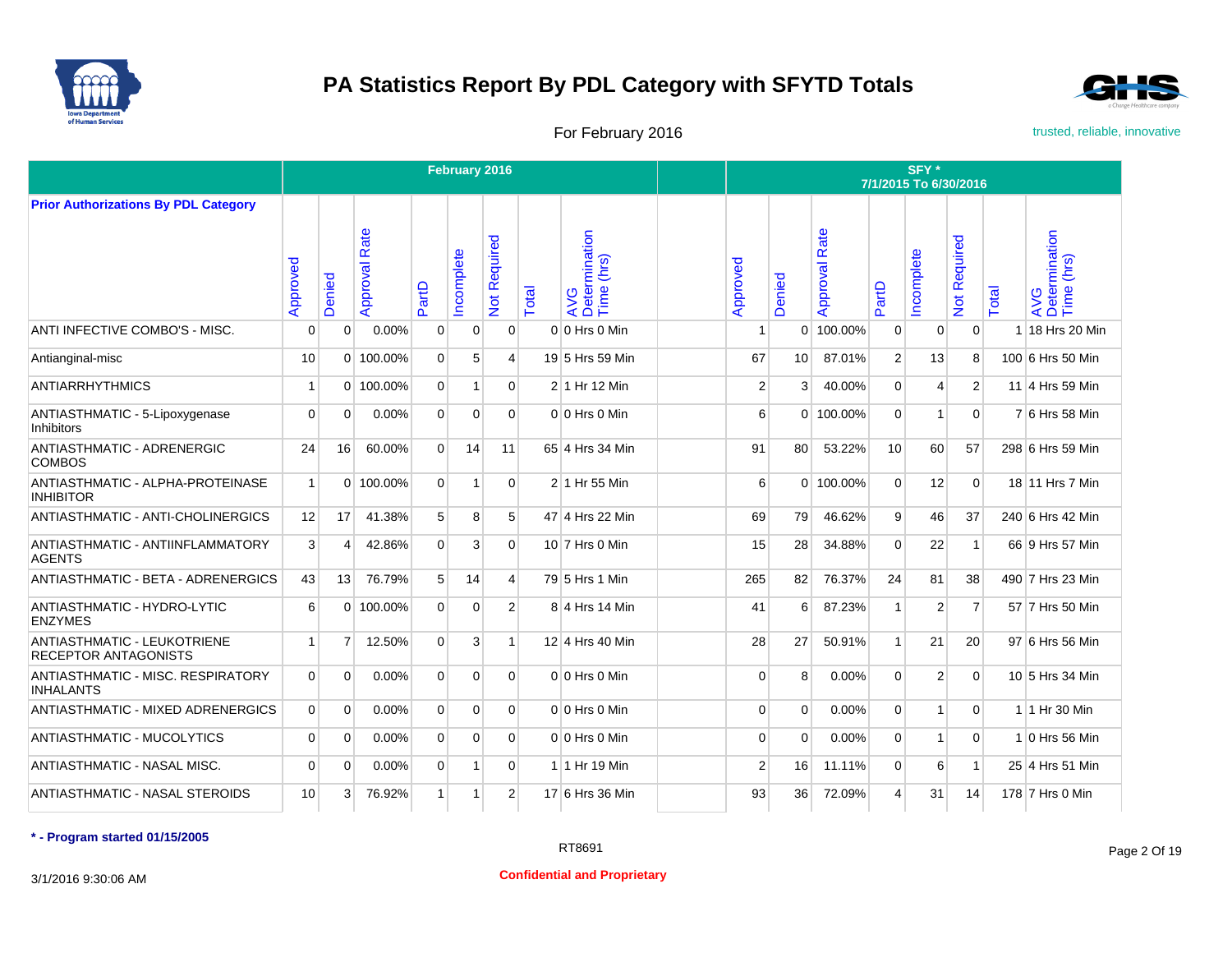



For February 2016 **For February 2016** trusted, reliable, innovative

|                                                                              |          |                |                  |                | February 2016  |                         |       |                                    |          |                |                      |                | SFY <sup>*</sup><br>7/1/2015 To 6/30/2016 |                     |       |                                    |
|------------------------------------------------------------------------------|----------|----------------|------------------|----------------|----------------|-------------------------|-------|------------------------------------|----------|----------------|----------------------|----------------|-------------------------------------------|---------------------|-------|------------------------------------|
| <b>Prior Authorizations By PDL Category</b>                                  |          |                |                  |                |                |                         |       |                                    |          |                |                      |                |                                           |                     |       |                                    |
|                                                                              | Approved | Denied         | Rate<br>Approval | PartD          | ncomplete      | Not Required            | Total | AVG<br>Determination<br>Time (hrs) | Approved | Denied         | <b>Approval Rate</b> | PartD          | ncomplete                                 | <b>Not Required</b> | Total | AVG<br>Determination<br>Time (hrs) |
| ANTIASTHMATIC - STEROID INHALANTS                                            | 18       | 16             | 52.94%           | 1              | 9              | 8 <sup>1</sup>          |       | 52 4 Hrs 11 Min                    | 117      | 150            | 43.82%               | 8              | 66                                        | 42                  |       | 383 7 Hrs 0 Min                    |
| <b>ANTIBIOTICS - MISC.</b>                                                   | 31       | 9              | 77.50%           | $\Omega$       | 11             | $\overline{\mathbf{4}}$ |       | 55 4 Hrs 49 Min                    | 191      | 85             | 69.20%               | 9              | 66                                        | 29                  |       | 380 6 Hrs 53 Min                   |
| ANTI-CATAPLECTIC AGENTS                                                      | 3        | $\Omega$       | 100.00%          | $\Omega$       | 6              | $\overline{2}$          |       | 11 3 Hrs 41 Min                    | 22       | 12             | 64.71%               | 1              | 31                                        | 9                   |       | 75 8 Hrs 20 Min                    |
| <b>ANTICOAGULANTS</b>                                                        | 59       | 21             | 73.75%           | $\mathbf{1}$   | 35             | $\overline{7}$          |       | 123 4 Hrs 35 Min                   | 366      | 210            | 63.54%               | 19             | 326                                       | 39                  |       | 960 7 Hrs 8 Min                    |
| ANTICONVULSANTS                                                              | 266      | 137            | 66.00%           | 5 <sup>1</sup> | 125            | 41                      |       | 574 5 Hrs 3 Min                    | 1887     | 1072           | 63.77%               | 52             | 950                                       | 318                 |       | 4279 7 Hrs 5 Min                   |
| ANTIDEPRESSANTS - MAO INHIBITORS                                             | $\Omega$ | -1             | $0.00\%$         | $\Omega$       | $\Omega$       | $\Omega$                |       | 1 0 Hrs 33 Min                     | -1       | $\overline{2}$ | 33.33%               | $\Omega$       | $\overline{2}$                            | $\Omega$            |       | 5 2 Hrs 47 Min                     |
| ANTIDEPRESSANTS - SELECTED SSRI's                                            | 193      | 131            | 59.57%           | $\overline{4}$ | 60             | 50                      |       | 438 5 Hrs 26 Min                   | 1671     | 1051           | 61.39%               | 35             | 582                                       | 366                 |       | 3705 7 Hrs 10 Min                  |
| ANTIDEPRESSANTS - TRI-CYCLICS                                                | 3        | $\overline{2}$ | 60.00%           | 3              | $\overline{2}$ | $\Omega$                |       | 10 4 Hrs 56 Min                    | 24       | 41             | 36.92%               | $\overline{7}$ | 15                                        | 6                   |       | 93 8 Hrs 26 Min                    |
| <b>ANTIDOTES - CHELATING AGENTS</b>                                          | 4        | 1              | 80.00%           | $\overline{0}$ | 1              | $\Omega$                |       | 6 5 Hrs 7 Min                      | 34       | 10             | 77.27%               | $\Omega$       | 38                                        | 5 <sup>1</sup>      |       | 87 7 Hrs 7 Min                     |
| ANTIEMETIC - 5-HT3 RECEPTOR<br><b>ANTAGONISTS/ SUBSTANCE P</b><br>NEUROKININ | 12       | $\overline{7}$ | 63.16%           | 4              | 4              | $\overline{2}$          |       | 29 4 Hrs 15 Min                    | 199      | 90             | 68.86%               | 28             | 72                                        | 31                  |       | 420 7 Hrs 16 Min                   |
| ANTIEMETIC - ANTICHOLINERGIC /<br><b>DOPAMINERGIC</b>                        | 9        |                | 56.25%           | $\Omega$       | $\overline{7}$ | $\mathbf{3}$            |       | 26 7 Hrs 20 Min                    | 76       | 102            | 42.70%               | 1              | 46                                        | 15                  |       | 240 8 Hrs 23 Min                   |
| Antiemetic-Tetrahydrocannabinol (THC)<br>Derivatives                         | 4        |                | 80.00%           | 0              | $\mathbf 0$    | $\Omega$                |       | $5$ 2 Hrs 2 Min                    | 25       | 13             | 65.79%               | $\Omega$       | 3                                         | $\overline{4}$      |       | 45 6 Hrs 45 Min                    |
| <b>ANTIFUNGALS - ASSORTED</b>                                                | 32       | 17             | 65.31%           | $\Omega$       | 21             | 8                       |       | 78 4 Hrs 46 Min                    | 198      | 146            | 57.56%               | $\overline{2}$ | 111                                       | 32                  |       | 489 6 Hrs 52 Min                   |
| ANTIHISTAMINES - NON-SEDATING                                                | 13       | 14             | 48.15%           | $\Omega$       | 12             | 5                       |       | 44 3 Hrs 42 Min                    | 140      | 140            | 50.00%               | 1              | 72                                        | 49                  |       | 402 6 Hrs 54 Min                   |
| ANTIHISTAMINES - NON-SEDATING /<br><b>DECONGESTANTS</b>                      | 1        | $\overline{2}$ | 33.33%           | $\Omega$       | $\mathbf 0$    | $\Omega$                |       | 3 2 Hrs 39 Min                     | 7        | 10             | 41.18%               | $\Omega$       | $\overline{2}$                            | $\mathbf{1}$        |       | 20 6 Hrs 6 Min                     |
| <b>ANTIHISTAMINES - OTHER</b>                                                | 62       | 7              | 89.86%           | $\overline{2}$ | 13             | $\overline{4}$          |       | 88 5 Hrs 12 Min                    | 465      | 98             | 82.59%               | 15             | 81                                        | 24                  |       | 683 6 Hrs 54 Min                   |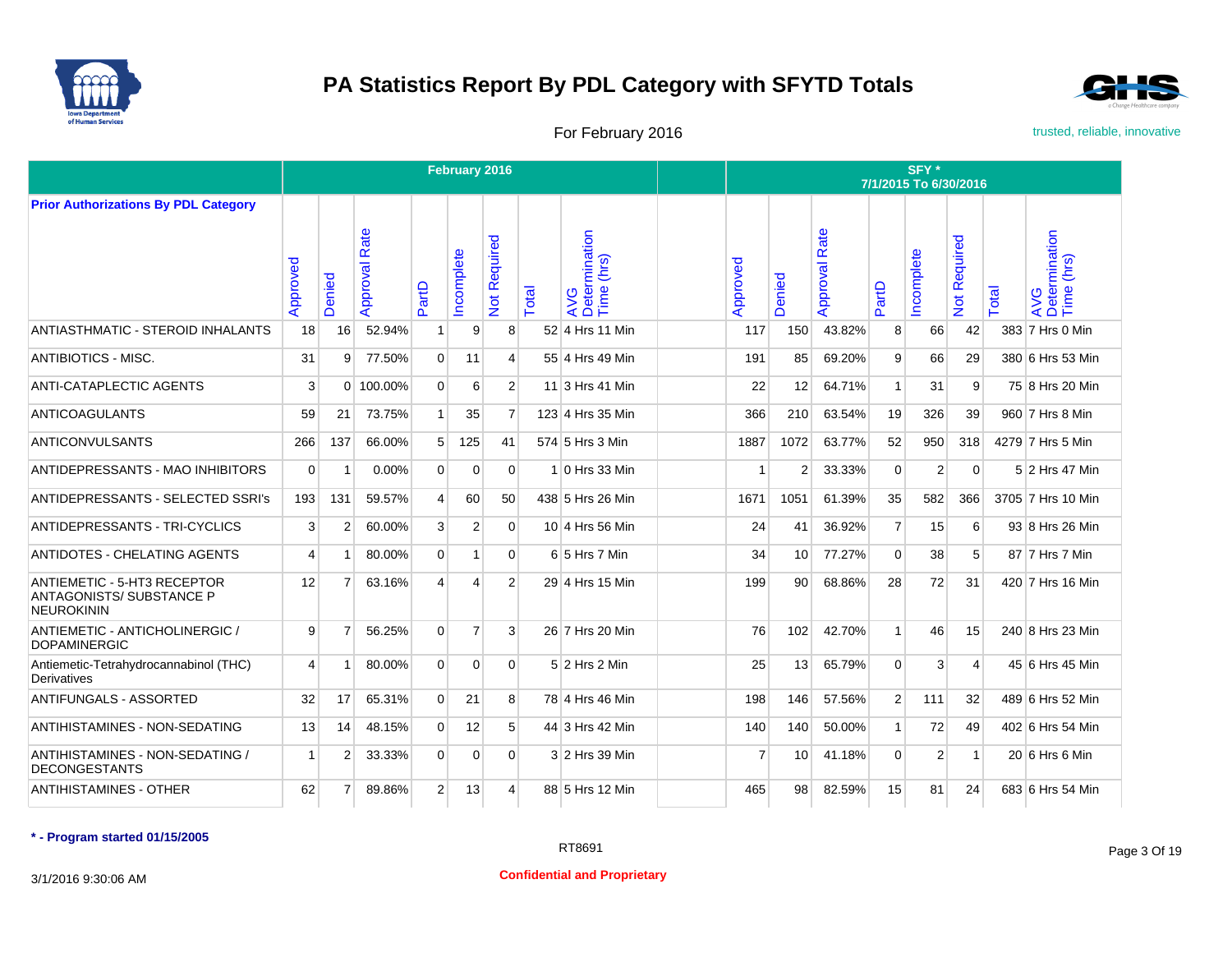



For February 2016 **For February 2016** trusted, reliable, innovative

|                                                       |                |          |                  |                | February 2016  |                |       |                                     |                |                |                      |                | SFY*<br>7/1/2015 To 6/30/2016 |                   |       |                                       |
|-------------------------------------------------------|----------------|----------|------------------|----------------|----------------|----------------|-------|-------------------------------------|----------------|----------------|----------------------|----------------|-------------------------------|-------------------|-------|---------------------------------------|
| <b>Prior Authorizations By PDL Category</b>           |                |          |                  |                |                |                |       |                                     |                |                |                      |                |                               |                   |       |                                       |
|                                                       | Approved       | Denied   | Rate<br>Approval | PartD          | ncomplete      | Not Required   | Total | AVG<br>Determination<br>Time (hrs)  | Approved       | Denied         | <b>Approval Rate</b> | PartD          | ncomplete                     | equired<br>Not Re | Total | AVG<br>Determination<br>Time (hrs)    |
| <b>ANTIHYPERLIPIDEMICS</b>                            | $\Omega$       | -1       | $0.00\%$         | 1 <sup>1</sup> | $\mathbf 0$    | $\mathbf{0}$   |       | 2 1 Hr 10 Min                       | -1             | $\overline{7}$ | 12.50%               | $\mathbf{1}$   | 1                             | $\mathbf{1}$      |       | 11 8 Hrs 21 Min                       |
| ANTIHYPERTENSIVES - CENTRAL                           | 5              | 6        | 45.45%           | 2 <sup>1</sup> | 3              | 6              |       | 22 4 Hrs 56 Min                     | 36             | 36             | 50.00%               | $\overline{4}$ | 17                            | 23                |       | 116 6 Hrs 49 Min                      |
| ANTI-INFLAMMATORIES, NON-NSAID                        | 80             | 22       | 78.43%           | 3 <sup>1</sup> | 48             | 12             |       | 165 4 Hrs 47 Min                    | 632            | 183            | 77.55%               | 25             | 274                           | 93                |       | 1207 7 Hrs 11 Min                     |
| ANTIMALARIAL AGENTS                                   | $\Omega$       | $\Omega$ | 0.00%            | $\overline{0}$ | $\mathbf 0$    | 1              |       | $1\overline{\smash{)}3}$ Hrs 40 Min |                | 12             | 7.69%                | $\mathbf{0}$   | 0                             | 3                 |       | 16 9 Hrs 49 Min                       |
| ANTIMYCOBACTERIALS /<br><b>ANTITUBERCULOSIS</b>       | $\Omega$       | $\Omega$ | 0.00%            | $\Omega$       | $\Omega$       | $\Omega$       |       | $0 0$ Hrs $0$ Min                   | 3              | $\overline{2}$ | 60.00%               | $\Omega$       | $\mathbf{1}$                  | 2                 |       | 8 7 Hrs 48 Min                        |
| Antineoplastics - Androgen Biosynthesis<br>Inhibitor. | $\Omega$       | $\Omega$ | 0.00%            | $\Omega$       | $\Omega$       | $\Omega$       |       | $0 0$ Hrs $0$ Min                   | $\Omega$       | $\Omega$       | 0.00%                | $\Omega$       | $\Omega$                      | $\mathbf{1}$      |       | 1 16 Hrs 15 Min                       |
| ANTINEOPLASTICS - ANTIBIOTICS                         | $\Omega$       | $\Omega$ | 0.00%            | $\Omega$       | $\mathbf 0$    | $\Omega$       |       | $0 0$ Hrs $0$ Min                   | $\Omega$       | $\Omega$       | 0.00%                | $\Omega$       | $\overline{0}$                | $\mathbf{1}$      |       | $1\overline{\phantom{1}}$ 5 Hrs 0 Min |
| ANTINEOPLASTICS - ANTIMETABOLITES                     | $\overline{7}$ |          | 0 100.00%        | $\overline{0}$ | $\overline{7}$ | $\mathbf{1}$   |       | 15 4 Hrs 42 Min                     | 36             | 9              | 80.00%               | $\Omega$       | 14                            | 3                 |       | 62 6 Hrs 1 Min                        |
| ANTINEOPLASTICS - AROMATASE<br><b>INHIBITORS</b>      | $\mathbf{1}$   |          | 0 100.00%        | $\Omega$       | $\Omega$       | $\overline{2}$ |       | 3 2 Hrs 25 Min                      | 19             | 14             | 57.58%               | $\Omega$       | 3                             | 6                 |       | 42 8 Hrs 3 Min                        |
| ANTINEOPLASTICS - COMBINATIONS                        | $\overline{2}$ |          | 0 100.00%        | $\overline{0}$ | 0              | $\Omega$       |       | 2 1 Hr 44 Min                       | 2 <sup>1</sup> | 4              | 33.33%               | $\Omega$       | $\overline{0}$                | $\Omega$          |       | 6 7 Hrs 16 Min                        |
| <b>ANTINEOPLASTICS -</b><br><b>IMIDAZOTETRAZINES</b>  | $\overline{7}$ | 1        | 87.50%           | $\Omega$       | $\mathbf{1}$   | $\mathbf{1}$   |       | 10 4 Hrs 46 Min                     | 16             | $\overline{2}$ | 88.89%               | $\Omega$       | 3                             | $\mathbf{1}$      |       | 22 6 Hrs 8 Min                        |
| <b>ANTINEOPLASTICS -</b><br><b>IMMUNOMODULATORS</b>   | $\mathbf{1}$   |          | 0 100.00%        | $\Omega$       | $\Omega$       | $\Omega$       |       | 1 1 Hr 18 Min                       | 2 <sup>1</sup> |                | 0 100.00%            | $\Omega$       | $\Omega$                      | $\Omega$          |       | 2 2 Hrs 22 Min                        |
| ANTINEOPLASTICS - LHRH ANALOGS                        | $\overline{0}$ | $\Omega$ | 0.00%            | $\overline{0}$ | 0              | $\mathbf{1}$   |       | 1 17 Hrs 42 Min                     | $\mathbf{1}$   |                | 0 100.00%            | $\Omega$       | 1 <sup>1</sup>                | $\overline{7}$    |       | $9 6$ Hrs 7 Min                       |
| ANTINEOPLASTICS - MISC.                               | 4              |          | 0 100.00%        | $\Omega$       | $\Omega$       | $\Omega$       |       | 4 1 Hr 55 Min                       | 11             |                | 0 100.00%            | $\Omega$       | $\overline{2}$                | $\Omega$          |       | 13 5 Hrs 48 Min                       |
| <b>ANTINEOPLASTICS - MITOTIC</b><br><b>INHIBITORS</b> | $\Omega$       | $\Omega$ | 0.00%            | $\Omega$       | $\Omega$       | $\Omega$       |       | $0 0$ Hrs $0$ Min                   | $\Omega$       | $\Omega$       | 0.00%                | $\Omega$       | $\Omega$                      | $\overline{2}$    |       | $2 3$ Hrs 7 Min                       |
| ANTINEOPLASTICS - MONOCLONAL<br><b>ANTIBODIES</b>     | $\Omega$       | $\Omega$ | 0.00%            | $\Omega$       | 0              | $\Omega$       |       | $0 0$ Hrs 0 Min                     | $\Omega$       | $\Omega$       | 0.00%                | $\Omega$       | $\mathbf{1}$                  | $\mathbf{1}$      |       | $2 2$ Hrs 9 Min                       |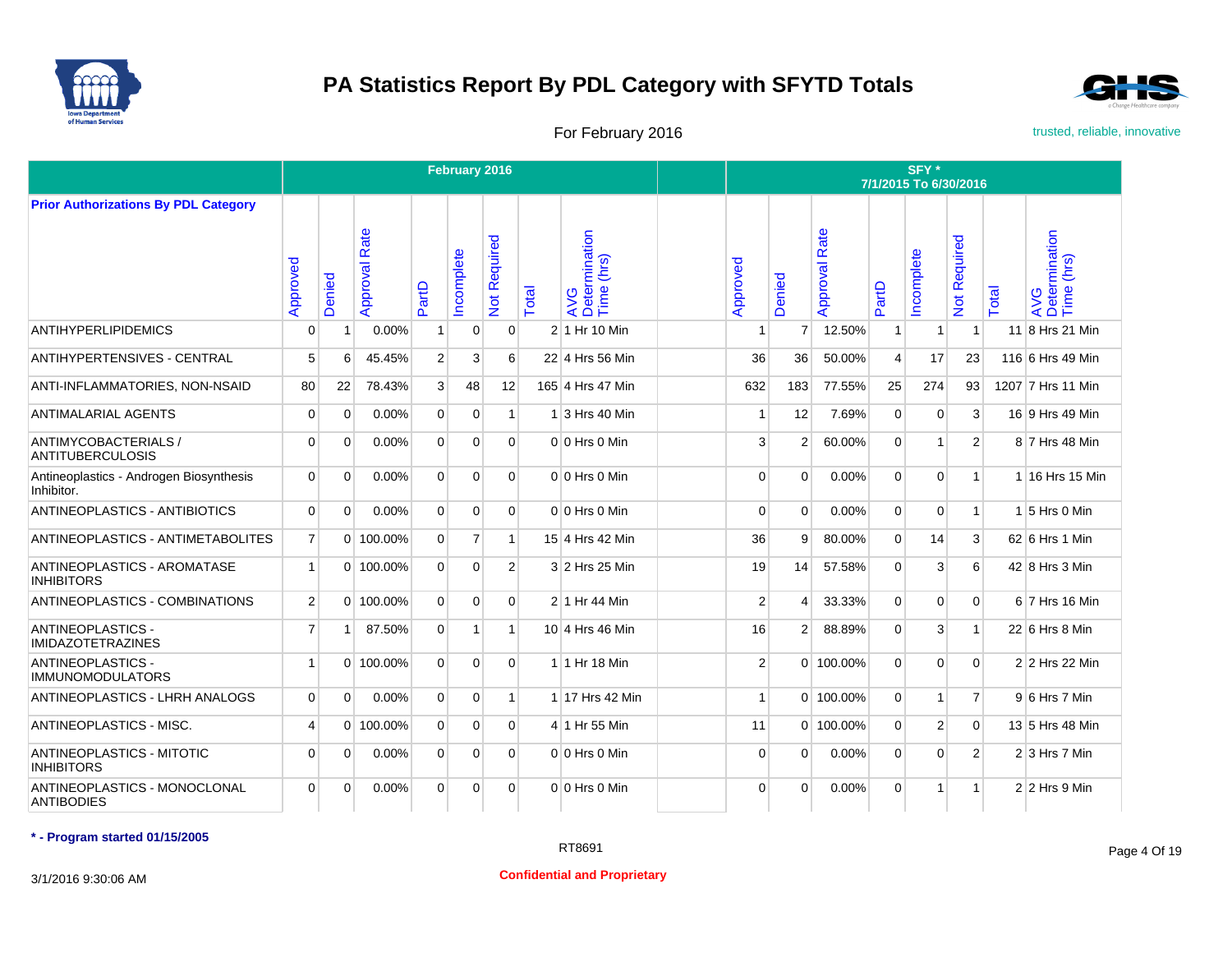



For February 2016 **For February 2016** trusted, reliable, innovative

|                                                                 |                |                |                  |                | February 2016  |                |       |                                    |                |                          |                      |                | SFY*<br>7/1/2015 To 6/30/2016 |                            |       |                                    |
|-----------------------------------------------------------------|----------------|----------------|------------------|----------------|----------------|----------------|-------|------------------------------------|----------------|--------------------------|----------------------|----------------|-------------------------------|----------------------------|-------|------------------------------------|
| <b>Prior Authorizations By PDL Category</b>                     |                |                |                  |                |                |                |       |                                    |                |                          |                      |                |                               |                            |       |                                    |
|                                                                 | Approved       | Denied         | Rate<br>Approval | PartD          | ncomplete      | Not Required   | Total | AVG<br>Determination<br>Time (hrs) | Approved       | Denied                   | <b>Approval Rate</b> | PartD          | ncomplete                     | Required<br>$\overline{5}$ | Total | AVG<br>Determination<br>Time (hrs) |
| ANTINEOPLASTICS - NITROSOUREAS                                  | 0              | $\Omega$       | 0.00%            | $\overline{0}$ | $\overline{0}$ | $\Omega$       |       | 0 0 Hrs 0 Min                      | 3              |                          | 0 100.00%            | $\mathbf 0$    | $\overline{2}$                | $\mathbf{1}$               |       | $6$ 4 Hrs 6 Min                    |
| <b>ANTINEOPLASTICS - PARP INHIBITORS</b>                        | 3              |                | 0 100.00%        | $\overline{0}$ | 1              | $\Omega$       |       | 4 2 Hrs 57 Min                     | 3              |                          | $0$   100.00%        | $\mathbf 0$    | 1                             | $\mathbf{0}$               |       | 4 2 Hrs 57 Min                     |
| ANTINEOPLASTICS - PROGESTINS                                    | $\overline{0}$ | $\Omega$       | 0.00%            | $\Omega$       | $\overline{0}$ | $\Omega$       |       | 0 0 Hrs 0 Min                      | $\overline{1}$ |                          | $0$ 100.00%          | $\mathbf{1}$   | $\mathbf 0$                   | $\mathbf{1}$               |       | 3 4 Hrs 16 Min                     |
| ANTINEOPLASTICS - PROTEIN-<br><b>TYROSINE KINASE INHIBITORS</b> | 27             | 4              | 87.10%           | $\overline{2}$ | $\mathbf{1}$   | 3              |       | 37 4 Hrs 49 Min                    | 115            | 10 <sup>1</sup>          | 92.00%               | 3              | 18                            | 12                         |       | 158 6 Hrs 46 Min                   |
| <b>ANTINEOPLASTICS - RETINOIDS</b>                              | $\mathbf{1}$   |                | 0 100.00%        | 1              | $\Omega$       | $\Omega$       |       | 2 1 Hr 57 Min                      | $\overline{2}$ | 1                        | 66.67%               | $\mathbf{1}$   | $\Omega$                      | $\Omega$                   |       | 4 2 Hrs 30 Min                     |
| <b>ANTI-PARKINSONIAN DRUGS</b>                                  | $\mathbf{1}$   | $\overline{2}$ | 33.33%           | $\Omega$       | $\Omega$       | $\mathbf{1}$   |       | 4 3 Hrs 11 Min                     | 5              | 4                        | 55.56%               | $\Omega$       | $\mathbf{1}$                  | 5                          |       | 15 8 Hrs 16 Min                    |
| ANTIPROTOZOAL AGENTS                                            | 3              |                | 0 100.00%        | $\Omega$       | $\mathbf{1}$   | 1              |       | 5 2 Hrs 51 Min                     | 22             | 8                        | 73.33%               | $\Omega$       | $\overline{7}$                | 3                          |       | 40 5 Hrs 23 Min                    |
| ANTI-PSORIATICS - NON-BIOLOGICALS                               | $\mathbf{3}$   | $\overline{2}$ | 60.00%           | $\Omega$       | 0              | $\Omega$       |       | 5 4 Hrs 44 Min                     | 41             | 12                       | 77.36%               | $\mathbf{1}$   | 15                            | 3                          |       | 72 7 Hrs 52 Min                    |
| <b>ANTIPSYCHOTICS - ATYPICALS</b>                               | 385            | 248            | 60.82%           | 5 <sup>1</sup> | 157            | 70             |       | 865 4 Hrs 29 Min                   | 3036           | 1807                     | 62.69%               | 46             | 1181                          | 551                        |       | 6621 6 Hrs 55 Min                  |
| ANTIPSYCHOTICS - SPECIAL ATYPICALS                              | $\overline{2}$ | $\overline{2}$ | 50.00%           | $\overline{0}$ | $\mathbf{1}$   | $\mathbf{1}$   |       | 6 2 Hrs 17 Min                     | 15             | 3                        | 83.33%               | $\overline{0}$ | $\overline{2}$                | 5                          |       | 25 6 Hrs 35 Min                    |
| <b>ANTIPSYCHOTICS - TYPICAL</b>                                 | 40             | 5              | 88.89%           | $\overline{0}$ | 16             | 3 <sup>1</sup> |       | 64 4 Hrs 39 Min                    | 325            | 167                      | 66.06%               | $\vert$        | 116                           | 43                         |       | 655 7 Hrs 14 Min                   |
| ANTIRETROVIRAL COMBINATIONS                                     | 5              | 1              | 83.33%           | $\Omega$       | 6              | 1              |       | 13 5 Hrs 39 Min                    | 12             | 20                       | 37.50%               | $\Omega$       | 9                             | 3                          |       | 44 7 Hrs 31 Min                    |
| <b>ANTIRETROVIRALS</b>                                          | $\Omega$       | 0              | $0.00\%$         | $\Omega$       | $\Omega$       | $\Omega$       |       | 0 0 Hrs 0 Min                      |                | $\overline{\phantom{a}}$ | 50.00%               | $\Omega$       | 1                             | $\mathbf{1}$               |       | $4 6$ Hrs 0 Min                    |
| ANTIRETROVIRALS - PROTEASE<br><b>INHIBITORS</b>                 | $\Omega$       | $\Omega$       | 0.00%            | $\Omega$       | $\Omega$       | $\Omega$       |       | 0 0 Hrs 0 Min                      | 10             |                          | 90.91%               | $\Omega$       | $\Omega$                      | $\overline{1}$             |       | 12 7 Hrs 56 Min                    |
| ANTIRETROVIRALS - RTI-NUCLEOSIDE<br>ANALOGUES-PURINES           | $\Omega$       | $\Omega$       | 0.00%            | $\Omega$       | $\Omega$       | $\Omega$       |       | 0 0 Hrs 0 Min                      | $\Omega$       | $\Omega$                 | 0.00%                | $\Omega$       | $\Omega$                      | $\mathbf{1}$               |       | 1 2 Hrs 56 Min                     |
| ANTIRETROVIRALS - RTI-NUCLEOTIDE<br><b>ANALOGUES</b>            | $\Omega$       | $\Omega$       | 0.00%            | $\Omega$       | $\Omega$       | $\Omega$       |       | 0 0 Hrs 0 Min                      | $\Omega$       | $\Omega$                 | $0.00\%$             | $\Omega$       | $\Omega$                      | $\mathbf{1}$               |       | 1 5 Hrs 14 Min                     |
| <b>ANTISPASMODICS</b>                                           | 1 <sup>1</sup> | $\overline{2}$ | 33.33%           | $\overline{0}$ | $\overline{0}$ | $\Omega$       |       | 3 2 Hrs 32 Min                     | 16             | 9                        | 64.00%               | $\Omega$       | 13                            | 3                          |       | 41 8 Hrs 10 Min                    |

**\* - Program started 01/15/2005**

3/1/2016 9:30:06 AM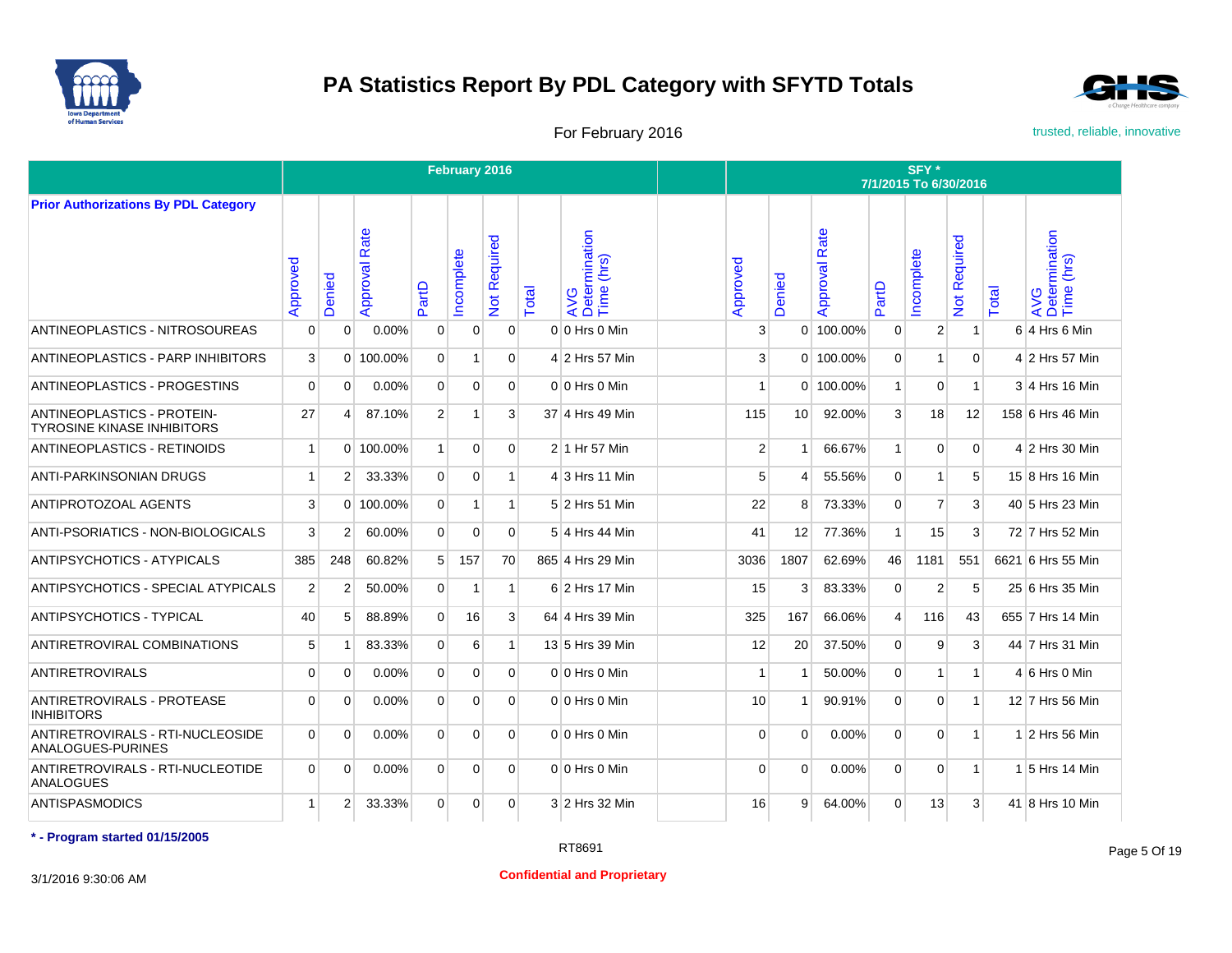



For February 2016 **For February 2016** trusted, reliable, innovative

|                                             |                |          |                  |                | February 2016  |                   |              |                                    |                |                |                      |                | SFY *<br>7/1/2015 To 6/30/2016 |                                                |              |                                    |
|---------------------------------------------|----------------|----------|------------------|----------------|----------------|-------------------|--------------|------------------------------------|----------------|----------------|----------------------|----------------|--------------------------------|------------------------------------------------|--------------|------------------------------------|
| <b>Prior Authorizations By PDL Category</b> |                |          |                  |                |                |                   |              |                                    |                |                |                      |                |                                |                                                |              |                                    |
|                                             | Approved       | Denied   | Rate<br>Approval | PartD          | ncomplete      | equired<br>Not Re | <b>Total</b> | AVG<br>Determination<br>Time (hrs) | Approved       | Denied         | <b>Approval Rate</b> | PartD          | ncomplete                      | equired<br>$\alpha$<br>$\overline{\mathsf{a}}$ | <b>Total</b> | AVG<br>Determination<br>Time (hrs) |
| ANTISPASMODICS - LONG ACTING                | 57             | 31       | 64.77%           | $\overline{0}$ | 18             | 12                |              | 118 4 Hrs 7 Min                    | 240            | 157            | 60.45%               | $\mathbf{3}$   | 85                             | 40                                             |              | 525 6 Hrs 36 Min                   |
| <b>ANTITHYROID THERAPIES</b>                | $\mathbf 0$    | í        | 0.00%            | $\overline{0}$ | $\Omega$       | $\Omega$          |              | $1$ 1 Hr 5 Min                     | $\Omega$       | $\overline{2}$ | 0.00%                | $\mathbf{0}$   | $\Omega$                       | $\mathbf{0}$                                   |              | 2 1 Hr 56 Min                      |
| ANXIOLYTICS - BENZODIAZEPINES               | $\mathbf{1}$   | 2        | 33.33%           | 1              | 3              | $\mathbf{3}$      |              | 10 5 Hrs 59 Min                    | 10             | 12             | 45.45%               | 5              | 10                             | 21                                             |              | 58 7 Hrs 2 Min                     |
| ANXIOLYTICS - LONG ACTING                   | 5              | 5        | 50.00%           | $\mathbf{0}$   | $\overline{2}$ | $\Omega$          |              | $12$ 3 Hrs 2 Min                   | 31             | 22             | 58.49%               | $\mathbf{0}$   | 16                             | 3                                              |              | 72 8 Hrs 42 Min                    |
| <b>ANXIOLYTICS - MISC.</b>                  | $\Omega$       | $\Omega$ | 0.00%            | $\overline{0}$ | $\Omega$       | $\Omega$          |              | $0 0$ Hrs $0$ Min                  |                | 4              | 20.00%               | $\overline{2}$ | 2                              | 3                                              |              | 12 6 Hrs 41 Min                    |
| <b>ARB Combinations</b>                     | 2              |          | 0 100.00%        | $\Omega$       | $\Omega$       | 1                 |              | 3 0 Hrs 58 Min                     | 12             | $\overline{2}$ | 85.71%               | $\Omega$       | 11                             | $\mathbf{1}$                                   |              | 26 6 Hrs 25 Min                    |
| ARB/CCB                                     | $\Omega$       | $\Omega$ | 0.00%            | $\Omega$       | $\Omega$       | $\overline{2}$    |              | 2 1 Hr 38 Min                      | 3              | $\overline{ }$ | 75.00%               | $\Omega$       | 3                              | 3                                              |              | 10 6 Hrs 12 Min                    |
| <b>ARB/CCB PLUS DIURETICS</b>               | $\Omega$       | $\Omega$ | 0.00%            | $\Omega$       | $\Omega$       | $\Omega$          |              | $0 0$ Hrs $0$ Min                  | 4              | $\overline{2}$ | 66.67%               | 2              | 1                              | $\mathbf{1}$                                   |              | 10 5 Hrs 47 Min                    |
| ARB'S AND DIURETICS                         | 24             | 13       | 64.86%           | $\overline{0}$ | 6              | $\overline{3}$    |              | 46 3 Hrs 50 Min                    | 121            | 46             | 72.46%               | $\overline{0}$ | 39                             | 24                                             |              | 230 6 Hrs 20 Min                   |
| <b>ARTHRITIS - MISC.</b>                    | $\overline{0}$ | $\Omega$ | 0.00%            | $\Omega$       | $\Omega$       | $\Omega$          |              | $0 0$ Hrs $0$ Min                  | 2              |                | 0 100.00%            | $\Omega$       | 1                              | $\mathbf{0}$                                   |              | 3 6 Hrs 24 Min                     |
| <b>ARTIFICIAL SALIVA/STIMULANTS</b>         | $\mathbf{1}$   | $\Omega$ | 100.00%          | $\overline{0}$ | 0              | $\Omega$          |              | 1 0 Hrs 41 Min                     | $\overline{4}$ | 3              | 57.14%               | $\overline{0}$ | 1                              | $\mathbf{1}$                                   |              | 9 11 Hrs 35 Min                    |
| BETA BLOCKERS - ALPHA / BETA                | $\Omega$       | $\Omega$ | 0.00%            | $\Omega$       | $\Omega$       | $\mathbf{1}$      |              | 1 17 Hrs 58 Min                    | 2              | 2              | 50.00%               | $\Omega$       | $\mathbf{1}$                   | $\mathbf{1}$                                   |              | 6 8 Hrs 31 Min                     |
| <b>BETA BLOCKERS - CARDIO SELECTIVE</b>     | 5              | 19       | 20.83%           | $\overline{0}$ | 2              | 5                 |              | 31 5 Hrs 10 Min                    | 53             | 147            | 26.50%               | $\mathbf{3}$   | 35                             | 36                                             |              | 274 7 Hrs 23 Min                   |
| BETA BLOCKERS - NON SELECTIVE               | $\mathbf{1}$   |          | 0 100.00%        | $\overline{0}$ | $\mathbf 0$    | $\overline{0}$    |              | 1 1 Hr 54 Min                      | $\overline{4}$ | 2              | 66.67%               | $\overline{0}$ | 5                              | $\mathbf{1}$                                   |              | 12 5 Hrs 42 Min                    |
| BETA BLOCKERS AND DIURETIC<br>COMBO'S       | $\Omega$       | $\Omega$ | 0.00%            | $\Omega$       | $\Omega$       | $\Omega$          |              | 0 0 Hrs 0 Min                      | $\Omega$       | $\overline{2}$ | 0.00%                | $\Omega$       | $\Omega$                       | $\Omega$                                       |              | $2 19$ Hrs 5 Min                   |
| BETA-LACTAMS / CLAVULANATE<br>COMBO'S       | $\overline{2}$ | 2        | 50.00%           | $\overline{0}$ | $\Omega$       | $\mathbf{1}$      |              | 5 2 Hrs 31 Min                     | 5              | 14             | 26.32%               | $\Omega$       | 13                             | 5                                              |              | 37 6 Hrs 55 Min                    |
| <b>BIOLOGIC IMMUNOMODULATORS</b>            | $\Omega$       | $\Omega$ | 0.00%            | $\Omega$       | $\Omega$       | $\Omega$          |              | $0 0$ Hrs $0$ Min                  | $\Omega$       | 2              | 0.00%                | $\Omega$       | 1 <sup>1</sup>                 | $\Omega$                                       |              | 3 3 Hrs 22 Min                     |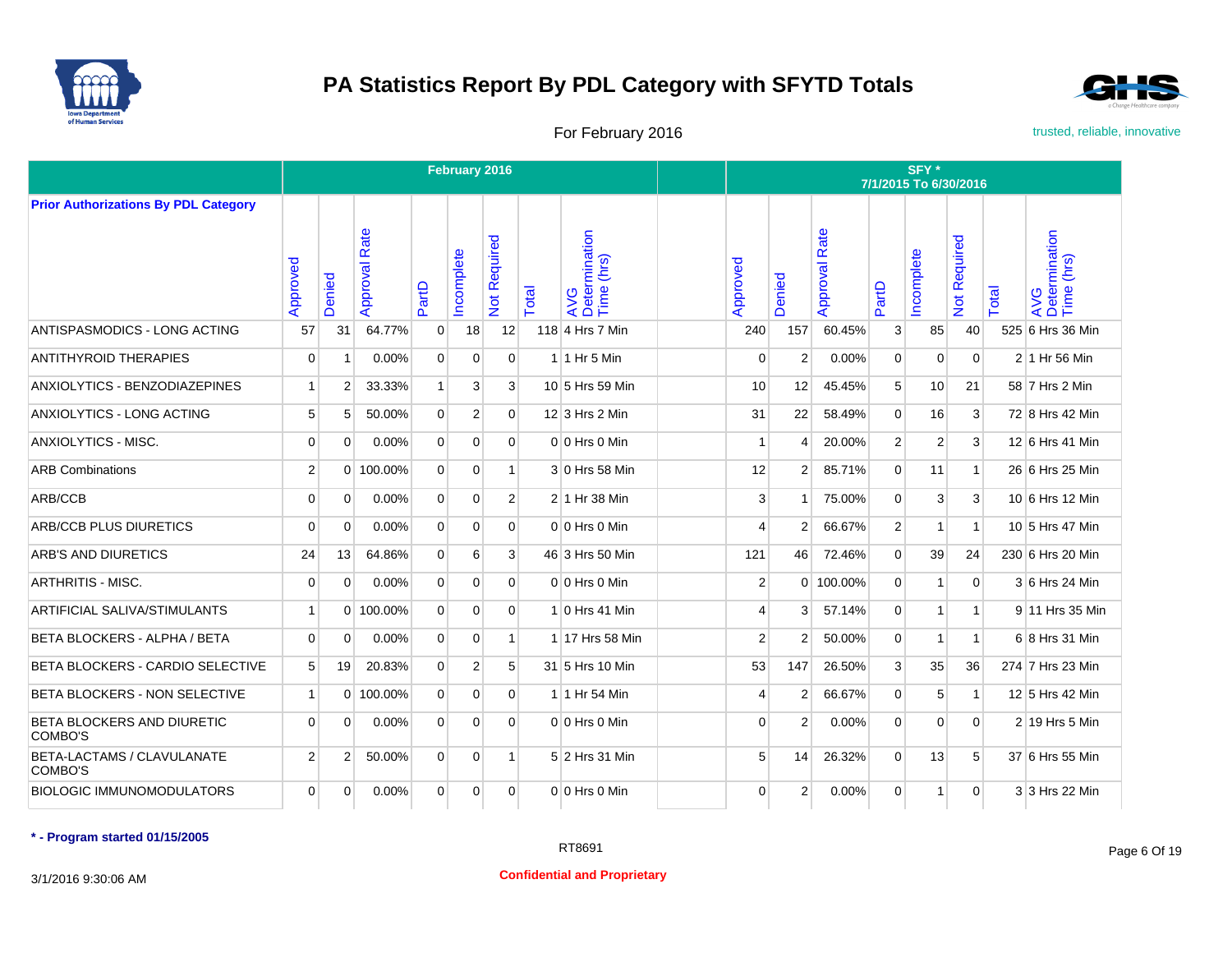



For February 2016 **For February 2016** trusted, reliable, innovative

|                                                     |                |                       |                  |                | February 2016  |                     |       |                                    |                         |                       |                      |                | SFY*<br>7/1/2015 To 6/30/2016 |                |              |                                    |
|-----------------------------------------------------|----------------|-----------------------|------------------|----------------|----------------|---------------------|-------|------------------------------------|-------------------------|-----------------------|----------------------|----------------|-------------------------------|----------------|--------------|------------------------------------|
| <b>Prior Authorizations By PDL Category</b>         |                |                       |                  |                |                |                     |       |                                    |                         |                       |                      |                |                               |                |              |                                    |
|                                                     | Approved       | Denied                | Rate<br>Approval | PartD          | ncomplete      | <b>Not Required</b> | Total | AVG<br>Determination<br>Time (hrs) | Approved                | Denied                | <b>Approval Rate</b> | PartD          | ncomplete                     | Not Required   | <b>Total</b> | AVG<br>Determination<br>Time (hrs) |
| <b>BPH</b>                                          | 4              | $\overline{1}$        | 80.00%           | $\mathbf{0}$   | $\mathbf{1}$   | 1                   |       | 7 4 Hrs 36 Min                     | 18                      | 13                    | 58.06%               | $\overline{3}$ | 4                             | 6              |              | 44 7 Hrs 49 Min                    |
| CALCIUM CHANNEL BLOCKERS--<br>Amlodipines           | $\mathbf 0$    | $\boldsymbol{\Delta}$ | 0.00%            | $\overline{0}$ | $\Omega$       | 1                   |       | 5 7 Hrs 45 Min                     | $\overline{2}$          | 8                     | 20.00%               | $\Omega$       | $\overline{2}$                | 8              |              | 20 8 Hrs 35 Min                    |
| CALCIUM CHANNEL BLOCKERS--<br><b>Diltiazems</b>     | $\mathbf 0$    | 3                     | 0.00%            | $\overline{0}$ | 3              | 1                   |       | 7 1 Hr 39 Min                      | 9                       | 61                    | 12.86%               | 1              | 17                            | 22             |              | 110 7 Hrs 52 Min                   |
| <b>CALCIUM CHANNEL BLOCKERS--</b><br>Felodipines    | $\overline{2}$ | $\Omega$              | 100.00%          | $\Omega$       | $\mathbf{1}$   | $\Omega$            |       | 3 1 Hr 18 Min                      | 5                       | $\overline{0}$        | 100.00%              | $\Omega$       | 3                             | $\Omega$       |              | 8 4 Hrs 13 Min                     |
| CALCIUM CHANNEL BLOCKERS--<br>Isradipines           | 3              | $\Omega$              | 100.00%          | $\Omega$       | $\Omega$       | $\Omega$            |       | $3$ 2 Hrs 5 Min                    | 10                      | $\overline{2}$        | 83.33%               | $\Omega$       | $\overline{2}$                | $\mathbf{1}$   |              | 15 4 Hrs 49 Min                    |
| CALCIUM CHANNEL BLOCKERS--<br>Nifedipines           | 2              | $\Omega$              | 100.00%          | $\overline{0}$ | $\Omega$       | $\Omega$            |       | 2 1 Hr 13 Min                      | 13                      | 10                    | 56.52%               | $\Omega$       | $\overline{2}$                | 5              |              | 30 9 Hrs 16 Min                    |
| CALCIUM CHANNEL BLOCKERS--<br>Verapamils            | $\mathbf 0$    | $\Omega$              | 0.00%            | $\overline{0}$ | $\Omega$       | $\Omega$            |       | 0 0 Hrs 0 Min                      | $\mathbf 0$             | $\overline{2}$        | 0.00%                | $\Omega$       | $\Omega$                      | $\Omega$       |              | 2 11 Hrs 59 Min                    |
| <b>CARBAPENEMS</b>                                  | $\Omega$       | $\mathbf 0$           | 0.00%            | $\Omega$       | $\Omega$       | $\Omega$            |       | $0 0$ Hrs 0 Min                    | $\Omega$                | $\Omega$              | 0.00%                | $\Omega$       | $\Omega$                      | $\mathbf{1}$   |              | $1$ 3 Hrs 14 Min                   |
| <b>CARDIAC GLYCOSIDES</b>                           | $\Omega$       | $\Omega$              | 0.00%            | $\overline{0}$ | $\overline{2}$ | $\Omega$            |       | 2 8 Hrs 53 Min                     | $\Omega$                | $\Omega$              | 0.00%                | $\Omega$       | 3                             | $\Omega$       |              | 3 5 Hrs 58 Min                     |
| <b>CARNITINE REPLENISHER - AGENTS</b>               | $\mathbf 0$    | $\Omega$              | 0.00%            | $\Omega$       | $\Omega$       | 1                   |       | 1 5 Hrs 21 Min                     | $\overline{\mathbf{1}}$ | $\boldsymbol{\Delta}$ | 20.00%               | $\Omega$       | ٠                             | 3              |              | 9 7 Hrs 11 Min                     |
| <b>Central Precocious Puberty Agents</b>            | $\mathbf 0$    | $\Omega$              | 0.00%            | $\Omega$       | $\Omega$       | $\Omega$            |       | $0 0$ Hrs 0 Min                    | $\Omega$                | $\Omega$              | 0.00%                | $\Omega$       | $\Omega$                      | $\mathbf{1}$   |              | $1$ 18 Hrs 4 Min                   |
| <b>CEPHALOSPORINS</b>                               | 9              | $\overline{2}$        | 81.82%           | $\overline{0}$ | 3              | $\Omega$            |       | 14 5 Hrs 17 Min                    | 30                      | 17                    | 63.83%               | $\Omega$       | 9                             | $\overline{2}$ |              | 58 6 Hrs 14 Min                    |
| CHOLESTEROL - BILE SEQUESTRANTS                     | $\mathbf{1}$   | 6                     | 14.29%           | $\overline{0}$ | $\mathbf{1}$   | $\Omega$            |       | 8 3 Hrs 44 Min                     | 13                      | 37                    | 26.00%               | $\mathbf{1}$   | 12                            | $\overline{2}$ |              | 65 7 Hrs 6 Min                     |
| CHOLESTEROL - FIBRIC ACID<br><b>DERIVATIVES</b>     | 3              | 3                     | 50.00%           | $\Omega$       | 5              | $\overline{2}$      |       | 13 6 Hrs 34 Min                    | 28                      | 54                    | 34.15%               | $\mathbf{1}$   | 17                            | 10             |              | 110 7 Hrs 14 Min                   |
| CHOLESTEROL - HMG COA + ABSORB<br><b>INHIBITORS</b> | 12             | 8                     | 60.00%           | $\mathbf{1}$   | 5              | 9                   |       | 35 4 Hrs 12 Min                    | 100                     | 65                    | 60.61%               | 2 <sup>1</sup> | 39                            | 29             |              | 235 7 Hrs 32 Min                   |
| <b>COMPOUNDING MATERIALS</b>                        | $\Omega$       | $\Omega$              | 0.00%            | $\overline{0}$ | $\Omega$       | $\Omega$            |       | 0 0 Hrs 0 Min                      | $\Omega$                | $\Omega$              | 0.00%                | $\Omega$       | $\Omega$                      | $\overline{1}$ |              | $1$ 3 Hrs 15 Min                   |

### **\* - Program started 01/15/2005**

3/1/2016 9:30:06 AM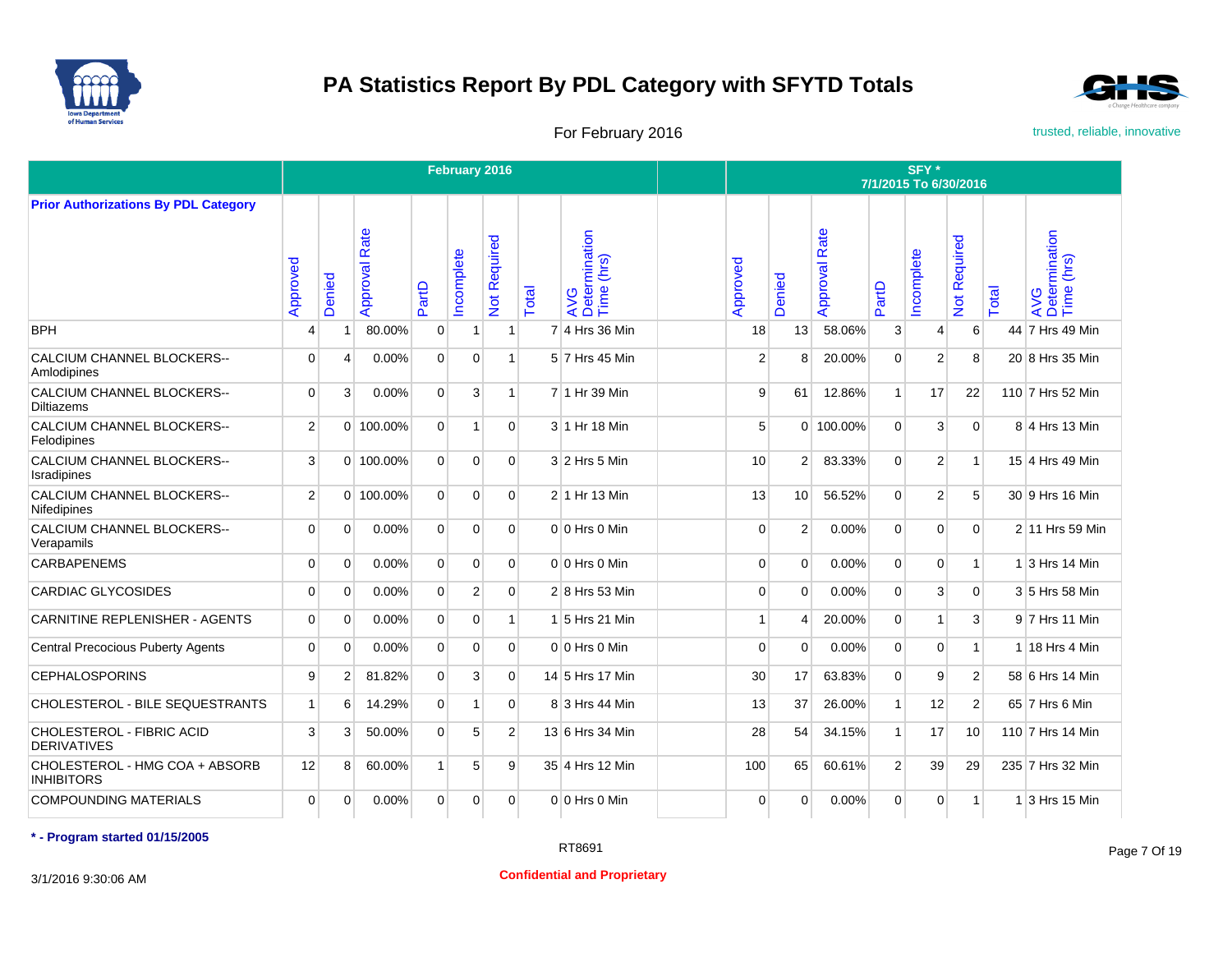



For February 2016 **For February 2016** trusted, reliable, innovative

|                                                         |                |                |                  |                | February 2016  |                |       |                                    |          |                |                      |                | SFY*<br>7/1/2015 To 6/30/2016 |                           |       |                                    |
|---------------------------------------------------------|----------------|----------------|------------------|----------------|----------------|----------------|-------|------------------------------------|----------|----------------|----------------------|----------------|-------------------------------|---------------------------|-------|------------------------------------|
| <b>Prior Authorizations By PDL Category</b>             |                |                |                  |                |                |                |       |                                    |          |                |                      |                |                               |                           |       |                                    |
|                                                         | Approved       | Denied         | Rate<br>Approval | PartD          | ncomplete      | Not Required   | Total | AVG<br>Determination<br>Time (hrs) | Approved | Denied         | <b>Approval Rate</b> | PartD          | ncomplete                     | Required<br>$\frac{5}{2}$ | Total | AVG<br>Determination<br>Time (hrs) |
| CONTRACEPTIVES - BI-PHASIC<br><b>COMBINATIONS</b>       | 0              | $\mathbf 0$    | 0.00%            | $\mathbf 0$    | $\mathbf{0}$   | $\mathbf 0$    |       | $0 0$ Hrs $0$ Min                  |          | $\overline{2}$ | 33.33%               | $\mathbf{0}$   | 1                             | $\mathbf{0}$              |       | 4 15 Hrs 14 Min                    |
| CONTRACEPTIVES - MONOPHASIC<br><b>COMBINATION O/C'S</b> | 4              | 13             | 23.53%           | $\Omega$       | 15             | -1             |       | 33 5 Hrs 1 Min                     | 41       | 94             | 30.37%               | $\Omega$       | 44                            | 34                        |       | 213 6 Hrs 49 Min                   |
| CONTRACEPTIVES - MULTI-PHASIC<br><b>COMBINATIONS</b>    | $\Omega$       | $\Omega$       | 0.00%            | $\Omega$       | $\Omega$       | $\Omega$       |       | $0 0$ Hrs $0$ Min                  |          | 3              | 25.00%               | $\Omega$       | $\Omega$                      | $\overline{1}$            |       | 5 7 Hrs 45 Min                     |
| CONTRACEPTIVES - PATCHES/ VAGINAL<br><b>PRODUCTS</b>    | $\Omega$       | $\overline{2}$ | 0.00%            | $\Omega$       | $\Omega$       | $\Omega$       |       | $2 0$ Hrs 58 Min                   | $\Omega$ | 6              | 0.00%                | 2              | 1                             | $\mathbf{1}$              |       | 10 7 Hrs 5 Min                     |
| CONTRACEPTIVES - TRI-PHASIC<br><b>COMBINATIONS</b>      | $\overline{2}$ | 5              | 28.57%           | $\Omega$       | $\overline{2}$ | $\Omega$       |       | 9 4 Hrs 3 Min                      | 21       | 39             | 35.00%               | $\Omega$       | 19                            | 6                         |       | 85 6 Hrs 32 Min                    |
| COUGH/COLD                                              | $\Omega$       | $\overline{1}$ | 0.00%            | $\overline{0}$ | $\mathbf{0}$   | $\overline{0}$ |       | 1 1 Hr 42 Min                      | 4        | 11             | 26.67%               | $\overline{0}$ | 2                             | $\mathbf{0}$              |       | 17 7 Hrs 6 Min                     |
| COUGH/COLD - ANTITUSSIVE -<br><b>NONNARCOTIC</b>        | $\Omega$       | $\overline{2}$ | 0.00%            | $\overline{0}$ | $\Omega$       | $\Omega$       |       | 2 10 Hrs 20 Min                    | $\Omega$ | 18             | 0.00%                | $\Omega$       | $\overline{2}$                | $\Omega$                  |       | 20 11 Hrs 30 Min                   |
| COUGH/COLD - ANTITUSSIVE-<br>EXPECTORANT                | $\Omega$       | $\Omega$       | 0.00%            | $\Omega$       | $\Omega$       | $\Omega$       |       | $0 0$ Hrs $0$ Min                  | $\Omega$ | -1             | 0.00%                | $\Omega$       | $\Omega$                      | $\Omega$                  |       | 1 1 Hr 31 Min                      |
| COUGH/COLD - EXPECTORANTS                               | $\Omega$       | $\Omega$       | 0.00%            | $\overline{0}$ | $\Omega$       | $\Omega$       |       | $0 0$ Hrs $0$ Min                  | $\Omega$ | 2              | 0.00%                | $\Omega$       | $\Omega$                      | $\Omega$                  |       | $2 19$ Hrs 7 Min                   |
| COUGH/COLD - NARCOTIC<br>ANTITUSSIVE-ANTIHISTAMINE      | $\Omega$       | $\Omega$       | 0.00%            | $\overline{0}$ | 0              | $\Omega$       |       | $0 0$ Hrs $0$ Min                  | $\Omega$ | 3              | 0.00%                | $\mathbf{0}$   | 1                             | $\mathbf{0}$              |       | 4 2 Hrs 37 Min                     |
| COUGH/COLD - SYSTEMIC<br><b>DECONGESTANTS</b>           | 1              | -1             | 50.00%           | $\overline{0}$ | $\overline{0}$ | 1              |       | 3 2 Hrs 35 Min                     | 5        | 26             | 16.13%               | $\mathbf{1}$   | 3                             | 3                         |       | 38 7 Hrs 19 Min                    |
| COX 2 INHIBITORS - HIGHLY SELECTIVE                     | 24             | 24             | 50.00%           | $\overline{4}$ | $\overline{7}$ | $\overline{7}$ |       | 66 5 Hrs 47 Min                    | 205      | 194            | 51.38%               | 10             | 94                            | 28                        |       | 531 7 Hrs 29 Min                   |
| COX 2 INHIBITORS - SELECTIVE                            | 11             | 14             | 44.00%           | $\overline{0}$ | $\overline{7}$ | 6              |       | 38 3 Hrs 40 Min                    | 160      | 130            | 55.17%               | $\overline{2}$ | 107                           | 37                        |       | 436 7 Hrs 20 Min                   |
| <b>Cystic Fibrosis Agents</b>                           | $\overline{4}$ | $\overline{0}$ | 100.00%          | $\overline{0}$ | $-1$           | $\overline{0}$ |       | 5 4 Hrs 37 Min                     | 24       | 3              | 88.89%               | $\overline{0}$ | 25                            | $\mathbf{1}$              |       | 53 9 Hrs 10 Min                    |
| <b>CYTO-MEGALOVIRUS AGENTS</b>                          | $\Omega$       | $\mathbf 0$    | 0.00%            | $\overline{0}$ | $\overline{0}$ | $\Omega$       |       | $0 0$ Hrs $0$ Min                  | 1        | 5              | 16.67%               | $\mathbf{0}$   | 1                             | $\overline{2}$            |       | 9 11 Hrs 40 Min                    |
| <b>DENTAL PRODUCTS</b>                                  | $\Omega$       | $\Omega$       | 0.00%            | $\overline{0}$ | $\Omega$       | $\Omega$       |       | $0 0$ Hrs $0$ Min                  | $\Omega$ | 6              | 0.00%                | $\Omega$       | 4                             | $\mathbf{1}$              |       | 11 6 Hrs 50 Min                    |

**\* - Program started 01/15/2005**

3/1/2016 9:30:06 AM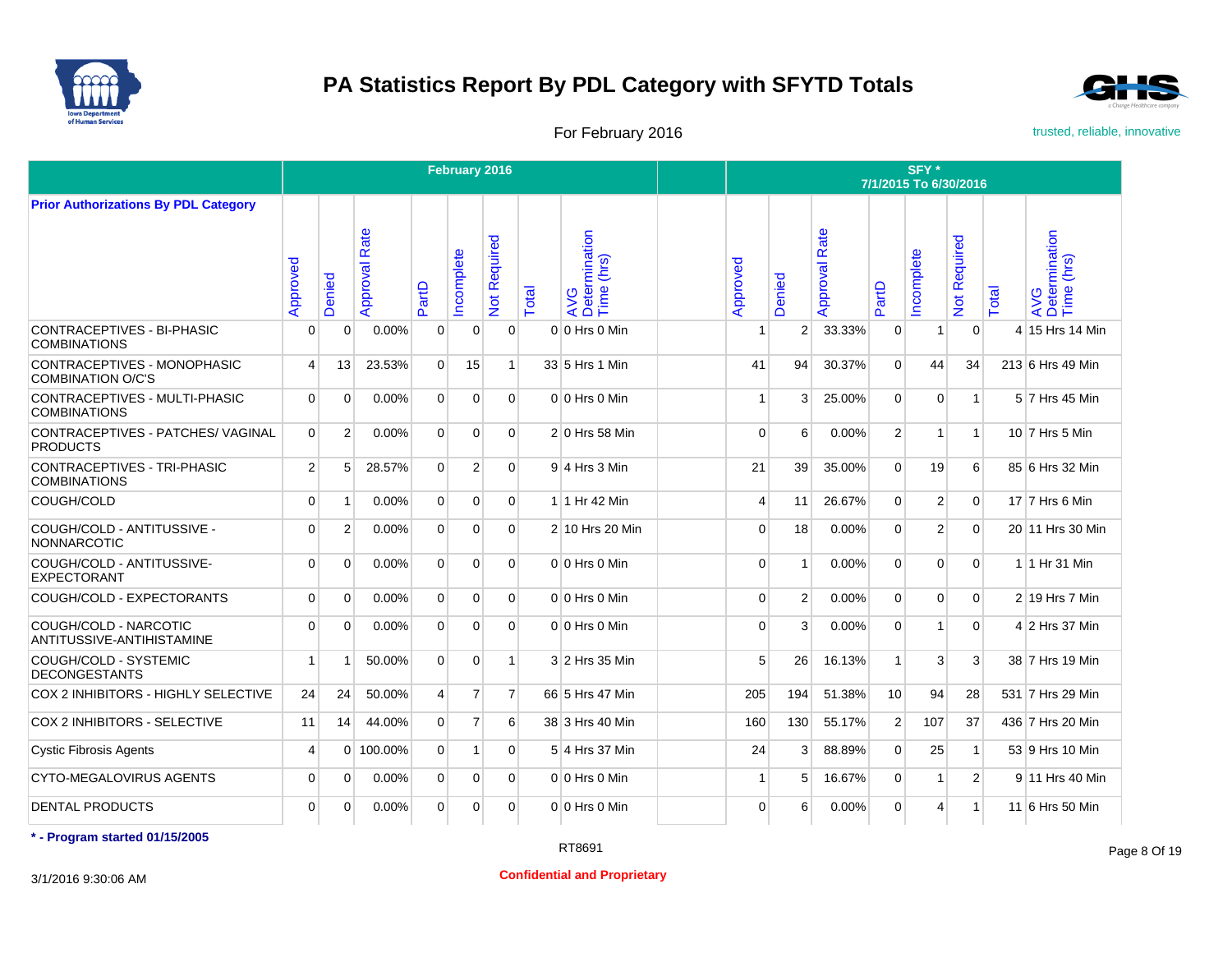



For February 2016 **For February 2016** trusted, reliable, innovative

|                                                |                |                |                      |                | February 2016  |                     |       |                                             |                |              |                      |                | SFY *<br>7/1/2015 To 6/30/2016 |                     |       |                                    |
|------------------------------------------------|----------------|----------------|----------------------|----------------|----------------|---------------------|-------|---------------------------------------------|----------------|--------------|----------------------|----------------|--------------------------------|---------------------|-------|------------------------------------|
| <b>Prior Authorizations By PDL Category</b>    |                |                |                      |                |                |                     |       |                                             |                |              |                      |                |                                |                     |       |                                    |
|                                                | Approved       | Denied         | <b>Approval Rate</b> | PartD          | Incomplete     | <b>Not Required</b> | Total | AVG<br>Determination<br>Time (hrs)<br>(hrs) | Approved       | Denied       | <b>Approval Rate</b> | PartD          | Incomplete                     | <b>Vot Required</b> | Total | AVG<br>Determination<br>Time (hrs) |
| <b>DIABETIC - ALPHAGLUCOSIDASE</b>             | $\mathbf 0$    | 0              | 0.00%                | $\mathbf 0$    | $\mathbf{1}$   | $\overline{0}$      |       | 1 1 Hr 20 Min                               | $\overline{2}$ | $\mathbf{3}$ | 40.00%               | $\mathbf 0$    | 4                              | $\mathbf 0$         |       | 9 5 Hrs 10 Min                     |
| <b>DIABETIC - INSULIN</b>                      | $\overline{4}$ | 6              | 40.00%               | $\mathbf{1}$   | 6              | $\overline{2}$      |       | 19 6 Hrs 14 Min                             | 60             | 89           | 40.27%               | $\overline{4}$ | 71                             | 18                  |       | 242 8 Hrs 11 Min                   |
| <b>DIABETIC - INSULIN PENFILLS</b>             | 256            | 66             | 79.50%               | $\overline{4}$ | 74             | 25                  |       | 425 4 Hrs 53 Min                            | 1789           | 505          | 77.99%               | 25             | 441                            | 222                 |       | 2982 7 Hrs 23 Min                  |
| <b>DIABETIC - MEGLITINIDES</b>                 | $\mathbf 0$    |                | 0.00%                | $\overline{0}$ | $\mathbf 0$    | $\overline{0}$      |       | 1 1 Hr 55 Min                               | $\overline{0}$ | 3            | 0.00%                | $\mathbf 0$    | $\mathbf 0$                    | $\mathbf 0$         |       | 3 3 Hrs 19 Min                     |
| <b>DIABETIC - NON-INSULIN INJECTABLES</b>      | 104            | 49             | 67.97%               | $\overline{2}$ | 42             | 10                  |       | 207 5 Hrs 2 Min                             | 626            | 337          | 65.01%               | 11             | 309                            | 78                  |       | 1361 7 Hrs 15 Min                  |
| <b>DIABETIC - ORAL BIGUANIDES</b>              | $\mathbf 0$    |                | 0.00%                | $\Omega$       | $\Omega$       | 1                   |       | $2 \times$ 3 Hrs 0 Min                      | 6              | 33           | 15.38%               | $\Omega$       | 5                              | $\overline{7}$      |       | 51 7 Hrs 49 Min                    |
| DIABETIC - ORAL SULFONYLUREAS                  | 1              |                | 50.00%               | $\mathbf{0}$   | $\mathbf 0$    | $\Omega$            |       | 2 3 Hrs 56 Min                              | 1              | 15           | 6.25%                | $\mathbf{1}$   | 5                              | 5                   |       | 27 6 Hrs 44 Min                    |
| <b>DIABETIC - OTHER</b>                        | 174            | 107            | 61.92%               | $\overline{4}$ | 82             | 28                  |       | 395 5 Hrs 14 Min                            | 1216           | 725          | 62.65%               | 28             | 585                            | 171                 |       | 2725 7 Hrs 33 Min                  |
| <b>DIABETIC - PENFILLS</b>                     | $\mathbf 0$    | $\Omega$       | 0.00%                | $\mathbf{0}$   | $\Omega$       | $\Omega$            |       | $0 0$ Hrs $0$ Min                           | 1              | 3            | 25.00%               | $\Omega$       | 6                              | $\Omega$            |       | 10 7 Hrs 30 Min                    |
| <b>DIABETIC - THIAZOL</b>                      | $\Omega$       | 2              | 0.00%                | $\Omega$       | $\Omega$       | $\Omega$            |       | 2 2 Hrs 13 Min                              | 3              | 5            | 37.50%               | $\Omega$       | 2                              | $\Omega$            |       | 10 6 Hrs 48 Min                    |
| DIABETIC - THIAZOL / BIGUANIDE<br><b>COMBO</b> | $\mathbf 0$    |                | 0.00%                | $\mathbf{0}$   | 1              | $\mathbf{1}$        |       | 3 7 Hrs 32 Min                              | 0              | 3            | 0.00%                | $\mathbf 0$    | $\mathbf{1}$                   | $\overline{2}$      |       | 6 8 Hrs 36 Min                     |
| <b>Direct Renin Inhibitors</b>                 | $\overline{2}$ | $\overline{0}$ | 100.00%              | $\overline{0}$ | $\mathbf 0$    | $\mathbf{1}$        |       | 3 3 Hrs 1 Min                               | 6              |              | 0 100.00%            | $\mathbf 0$    | 0                              | $\mathbf{1}$        |       | 7 6 Hrs 16 Min                     |
| <b>DIURETICS</b>                               | 12             | 3              | 80.00%               | $\overline{0}$ | $\mathbf{1}$   | 5                   |       | 21 6 Hrs 52 Min                             | 51             | $\vert$      | 92.73%               | $\overline{2}$ | 8                              | 9                   |       | 74 8 Hrs 16 Min                    |
| DOPAMINE RECEPTOR AGONISTS                     | $\mathbf 0$    | -1             | 0.00%                | $\mathbf{0}$   | $\mathbf{1}$   | $\overline{2}$      |       | 4 14 Hrs 26 Min                             | 0              | $\mathbf 1$  | 0.00%                | $\mathbf 0$    | $\mathbf{1}$                   | 3                   |       | 5 14 Hrs 53 Min                    |
| EAR                                            | 27             | 5              | 84.38%               | 3              | $\mathbf{3}$   | $\overline{4}$      |       | 42 5 Hrs 37 Min                             | 149            | 33           | 81.87%               | $\overline{7}$ | 29                             | 11                  |       | 229 7 Hrs 33 Min                   |
| ELECTROLYTES/ NUTRITIONALS                     | $\mathbf{1}$   | 11             | 8.33%                | $\mathbf 0$    | 3 <sup>1</sup> | $\overline{0}$      |       | 15 4 Hrs 59 Min                             | 5              | 89           | 5.32%                | $\mathbf 0$    | 21                             | $\overline{4}$      |       | 119 6 Hrs 28 Min                   |
| <b>Endothelin Receptor Antagonist</b>          | $\mathbf 0$    | 2              | 0.00%                | $\mathbf{0}$   | $\mathbf 0$    | $\overline{0}$      |       | 2 1 Hr 55 Min                               | 17             | 5            | 77.27%               | $\mathbf 0$    | $\mathbf{1}$                   | $\mathbf{1}$        |       | 24 8 Hrs 58 Min                    |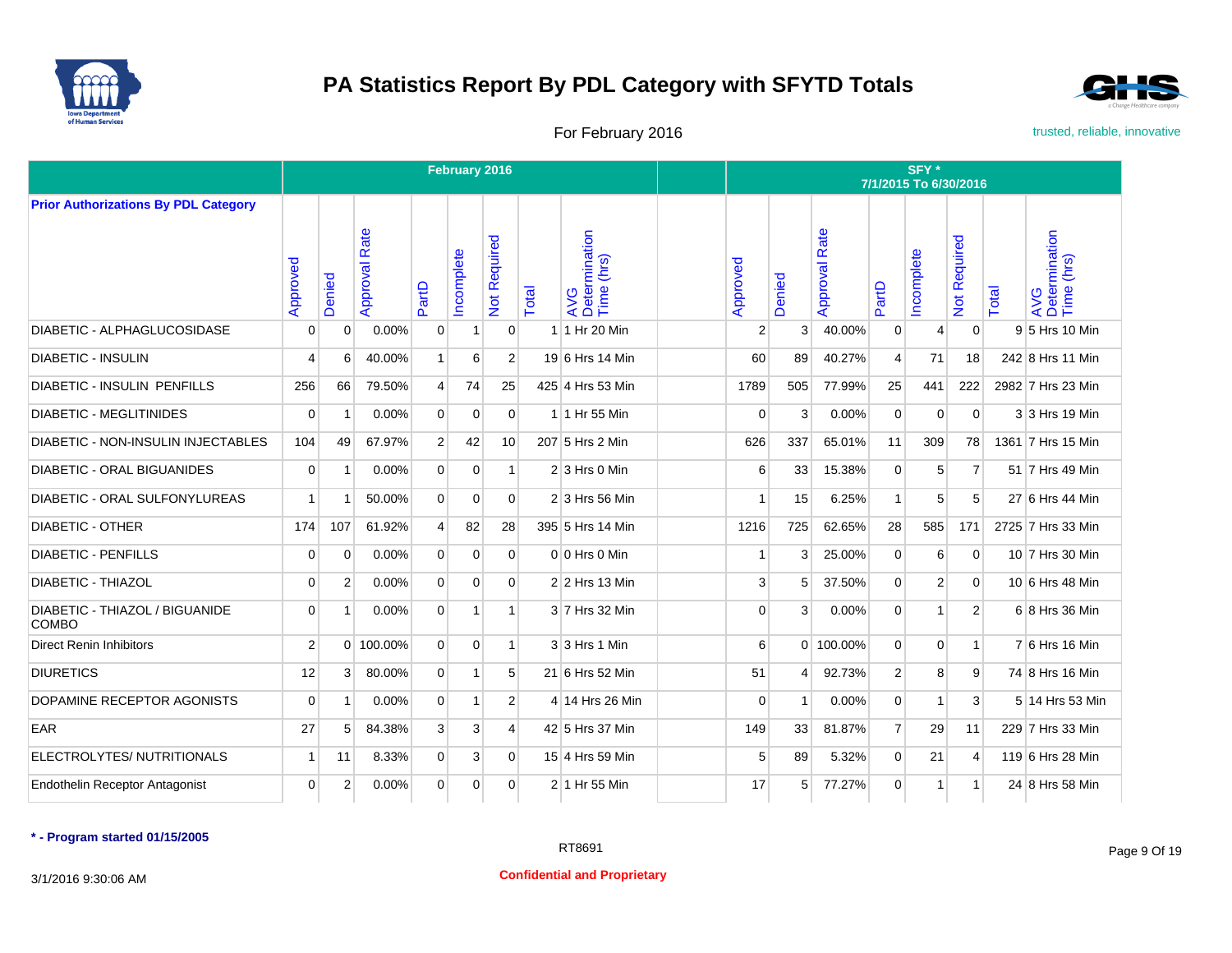



For February 2016 **For February 2016** trusted, reliable, innovative

|                                                         |                |                |                      |                | February 2016  |                  |       |                                    |                  |                 |                      |                | SFY*<br>7/1/2015 To 6/30/2016 |                     |       |                                    |
|---------------------------------------------------------|----------------|----------------|----------------------|----------------|----------------|------------------|-------|------------------------------------|------------------|-----------------|----------------------|----------------|-------------------------------|---------------------|-------|------------------------------------|
| <b>Prior Authorizations By PDL Category</b>             |                |                |                      |                |                |                  |       |                                    |                  |                 |                      |                |                               |                     |       |                                    |
|                                                         | Approved       | Denied         | <b>Approval Rate</b> | PartD          | ncomplete      | Not Required     | Total | AVG<br>Determination<br>Time (hrs) | Approved         | Denied          | <b>Approval Rate</b> | PartD          | ncomplete                     | <b>Vot Required</b> | Total | AVG<br>Determination<br>Time (hrs) |
| <b>ERYTHROPOEISIS STIMULATING</b><br><b>AGENTS</b>      | $\overline{2}$ | $\overline{2}$ | 50.00%               | $\mathbf{0}$   | 3              | $\Omega$         |       | 7 2 Hrs 23 Min                     | 25               | 10 <sup>1</sup> | 71.43%               | $\mathbf 0$    | 25                            | 6                   |       | 66 6 Hrs 59 Min                    |
| <b>ESTROGEN COMBO'S</b>                                 | $\Omega$       | $\overline{2}$ | 0.00%                | $\Omega$       | 3              | $\Omega$         |       | 5 8 Hrs 4 Min                      | $\overline{7}$   | 18              | 28.00%               | $\Omega$       | 6                             | $\mathbf{1}$        |       | 32 8 Hrs 15 Min                    |
| <b>ESTROGENS - PATCHES</b>                              | $\Omega$       | $\overline{7}$ | 0.00%                | $\mathbf{1}$   | $\Omega$       | $6 \overline{6}$ |       | 14 5 Hrs 35 Min                    | $\overline{7}$   | 28              | 20.00%               | $\overline{2}$ | 14                            | 15                  |       | 66 8 Hrs 54 Min                    |
| <b>ESTROGENS - TABS</b>                                 | 0              | $\mathbf 0$    | 0.00%                | $\mathbf{3}$   | $\overline{0}$ | $\Omega$         |       | $3 2$ Hrs 1 Min                    | $\mathbf 0$      | 17              | 0.00%                | $\mathbf{3}$   | 3                             | $\mathbf{1}$        |       | 24 5 Hrs 57 Min                    |
| <b>FERTILITY REGULATORS</b>                             | $\Omega$       | $\Omega$       | 0.00%                | $\overline{0}$ | $\Omega$       | $\Omega$         |       | $0 0$ Hrs $0$ Min                  | $\Omega$         | 10              | 0.00%                | $\Omega$       | 4                             | $\mathbf{0}$        |       | 14 7 Hrs 19 Min                    |
| <b>FLUOROQUINOLONES</b>                                 | $\overline{2}$ | $\Omega$       | 100.00%              | $\Omega$       | $\Omega$       | $\Omega$         |       | $2$ 3 Hrs 19 Min                   | 43               | 9               | 82.69%               | $\Omega$       | 5                             | $\overline{7}$      |       | 64 7 Hrs 51 Min                    |
| GI - ANTI - FLATULENTS / GI<br><b>STIMULANTS</b>        | $\Omega$       | $\overline{2}$ | 0.00%                | $\overline{0}$ | $\mathbf{1}$   | $\mathbf{1}$     |       | 4 5 Hrs 15 Min                     | 4                | 24              | 14.29%               | $\mathbf{1}$   | 3                             | 20                  |       | 52 5 Hrs 52 Min                    |
| GI - ANTIDIARRHEAL / ANTACID - MISC.                    | 9              | 10             | 47.37%               | $\overline{0}$ | $\overline{4}$ | $\mathbf{1}$     |       | 24 6 Hrs 56 Min                    | 109              | 57              | 65.66%               | $6 \mid$       | 35                            | 28                  |       | 235 7 Hrs 37 Min                   |
| <b>GI - ANTIPERISTALTIC AGENTS</b>                      | 1              | $\Omega$       | 100.00%              | $\overline{0}$ | $\Omega$       | $\Omega$         |       | $1$ 2 Hrs 33 Min                   | $\overline{1}$   |                 | 0 100.00%            | $\Omega$       | 0                             | $\overline{2}$      |       | 3 2 Hrs 58 Min                     |
| <b>GI - DIGESTIVE ENZYMES</b>                           | $\Omega$       | $\overline{2}$ | 0.00%                | $\overline{0}$ | $\Omega$       | $\Omega$         |       | 2 2 Hrs 57 Min                     | 9                | 8               | 52.94%               | $\mathbf{1}$   | 4                             | $\overline{4}$      |       | 26 5 Hrs 10 Min                    |
| GI - H2-ANTAGONISTS                                     | 1              |                | $0$ 100.00%          | $\overline{0}$ | $\mathbf{1}$   | 2 <sup>1</sup>   |       | 4 5 Hrs 56 Min                     | 14               | 17              | 45.16%               | $\overline{0}$ | 8                             | $\overline{7}$      |       | 46 10 Hrs 24 Min                   |
| <b>GI - INFLAMMATORY BOWEL AGENTS</b>                   | 6              | 4              | 60.00%               | $\overline{0}$ | $\overline{2}$ | $\overline{0}$   |       | 12 4 Hrs 54 Min                    | 61               | 62              | 49.59%               | $\overline{4}$ | 32                            | 8                   |       | 167 7 Hrs 44 Min                   |
| <b>GI - IRRITABLE BOWEL SYNDROME</b><br><b>AGENTS</b>   | 1              | $\Omega$       | 100.00%              | $\overline{0}$ | $\Omega$       | $\Omega$         |       | 1 1 Hr 20 Min                      | 5                |                 | 83.33%               | $\Omega$       | $\Omega$                      | $\mathbf{0}$        |       | 6 9 Hrs 33 Min                     |
| GI - MISC.                                              | 1              | 3              | 25.00%               | $\Omega$       | 1              | $\mathbf{1}$     |       | $6$ 2 Hrs 3 Min                    | $6 \overline{6}$ | 38              | 13.64%               | $\Omega$       | 13                            | $\overline{4}$      |       | 61 7 Hrs 19 Min                    |
| <b>GI - MISC. ANTI-ULCER</b>                            | 3              | 12             | 20.00%               | $\overline{0}$ | $\Omega$       | $\overline{2}$   |       | 17 4 Hrs 1 Min                     | 16               | 61              | 20.78%               | 5              | 14                            | $\overline{2}$      |       | 98 6 Hrs 37 Min                    |
| GI - PROTON PUMP INHIBITOR                              | 130            | 153            | 45.94%               | $\overline{7}$ | 67             | 28               |       | 385 5 Hrs 29 Min                   | 1139             | 1203            | 48.63%               | 68             | 477                           | 287                 |       | 3174 7 Hrs 9 Min                   |
| <b>GI - PROTON PUMP INHIBITOR/NSAID</b><br><b>COMBO</b> | $\Omega$       | $\Omega$       | 0.00%                | $\Omega$       | $\Omega$       | $\Omega$         |       | $0 0$ Hrs $0$ Min                  | $\Omega$         | 4               | 0.00%                | $\Omega$       | $\Omega$                      | $\mathbf{1}$        |       | 5 11 Hrs 27 Min                    |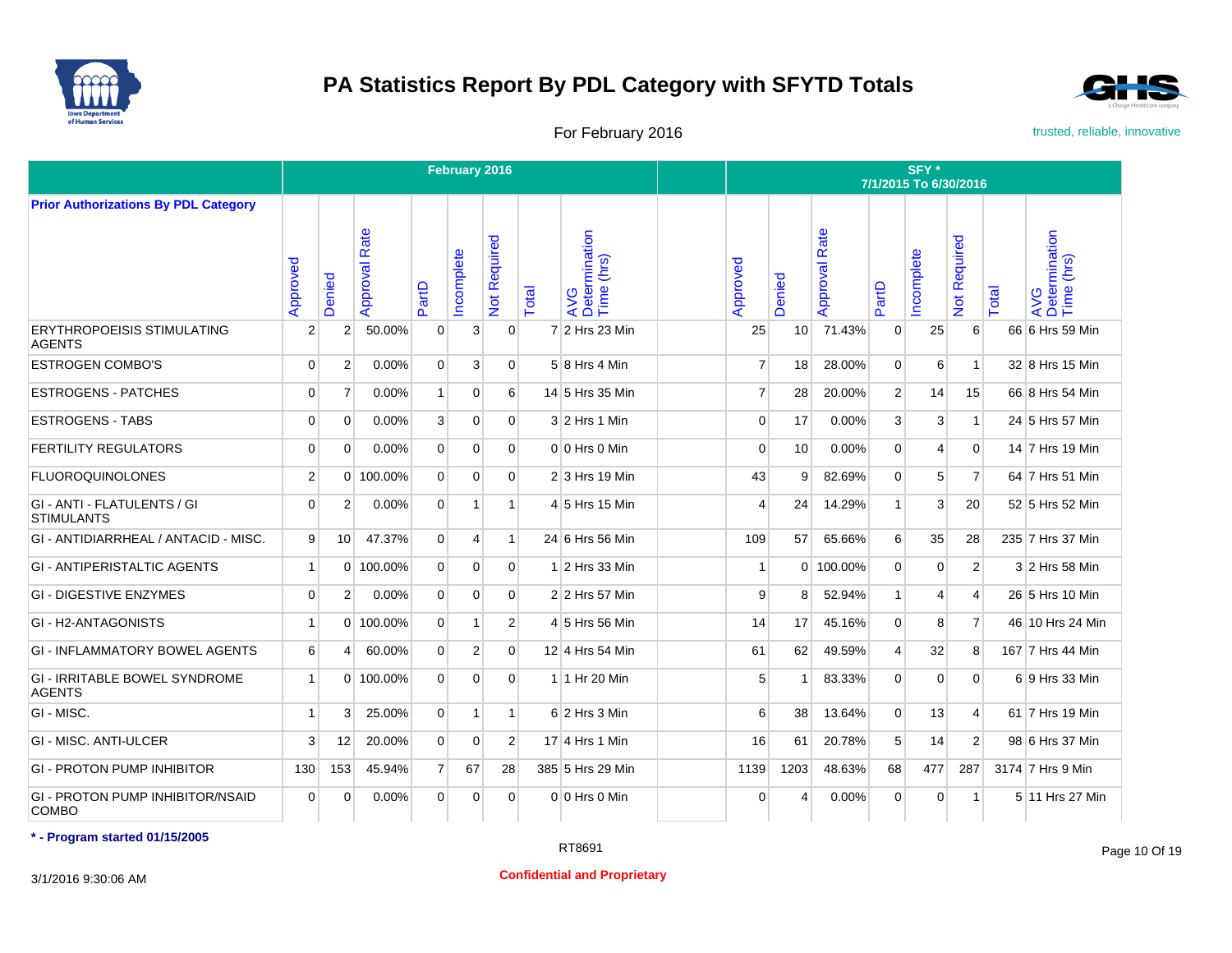



For February 2016 **For February 2016** trusted, reliable, innovative

|                                                                                             |                |                |                  |                | February 2016  |                |       |                                    |          |                |                      |                | SFY*<br>7/1/2015 To 6/30/2016 |                           |       |                                    |
|---------------------------------------------------------------------------------------------|----------------|----------------|------------------|----------------|----------------|----------------|-------|------------------------------------|----------|----------------|----------------------|----------------|-------------------------------|---------------------------|-------|------------------------------------|
| <b>Prior Authorizations By PDL Category</b>                                                 |                |                |                  |                |                |                |       |                                    |          |                |                      |                |                               |                           |       |                                    |
|                                                                                             | Approved       | Denied         | Rate<br>Approval | PartD          | ncomplete      | Not Required   | Total | AVG<br>Determination<br>Time (hrs) | Approved | Denied         | <b>Approval Rate</b> | PartD          | Incomplete                    | Required<br>$\frac{5}{2}$ | Total | AVG<br>Determination<br>Time (hrs) |
| <b>GI - ULCER ANTI-INFECTIVE</b>                                                            | $\Omega$       |                | 0.00%            | $\overline{0}$ | $\mathbf 0$    | $\overline{0}$ |       | 1 16 Hrs 26 Min                    | 1        | 10             | 9.09%                | $\mathbf 0$    | $\mathbf{1}$                  | $\overline{0}$            |       | 12 12 Hrs 42 Min                   |
| GI, Constipation - IBS-OIC                                                                  | 75             | 36             | 67.57%           | 2 <sup>1</sup> | 63             | 8              |       | 184 3 Hrs 56 Min                   | 401      | 255            | 61.13%               | 13             | 361                           | 40                        |       | 1070 6 Hrs 51 Min                  |
| GLUCOCORTICOIDS - CORTICOTROPIN                                                             | $\Omega$       | $\Omega$       | 0.00%            | $\Omega$       | $\Omega$       | $\Omega$       |       | $0 0$ Hrs $0$ Min                  | 2        |                | 0 100.00%            | $\mathbf{0}$   | $\mathbf{1}$                  | $\Omega$                  |       | 3 6 Hrs 26 Min                     |
| <b>GLUCOCORTICOIDS -</b><br><b>MINERALOCORTICOIDS</b>                                       | 2 <sup>1</sup> | 1              | 66.67%           | $\Omega$       | $\Omega$       | $\mathbf{1}$   |       | $4 6$ Hrs 0 Min                    | 14       | 16             | 46.67%               | $\overline{4}$ | $\overline{7}$                | 4                         |       | 45 7 Hrs 17 Min                    |
| <b>GOUT</b>                                                                                 | 28             | $\overline{7}$ | 80.00%           | $\Omega$       | 15             | 5 <sup>1</sup> |       | 55 4 Hrs 15 Min                    | 150      | 77             | 66.08%               | $\vert$        | 89                            | 24                        |       | 344 7 Hrs 17 Min                   |
| <b>GRANULOCYTE CSF</b>                                                                      | 5              |                | 0 100.00%        | 1              | 3              | $\mathbf{0}$   |       | 9 4 Hrs 57 Min                     | 50       | $\overline{7}$ | 87.72%               | $\mathbf{1}$   | 10                            | 6                         |       | 74 7 Hrs 50 Min                    |
| <b>GROWTH HORMONE</b>                                                                       | 25             | 6              | 80.65%           | $\overline{0}$ | 6              | 3              |       | 40 4 Hrs 18 Min                    | 135      | 56             | 70.68%               | $\mathbf{0}$   | 46                            | 31                        |       | 268 7 Hrs 6 Min                    |
| <b>HEMOSTATIC</b>                                                                           | 4              | $\overline{1}$ | 80.00%           | $\overline{0}$ | 2              | $\Omega$       |       | 7 8 Hrs 19 Min                     | 39       | 19             | 67.24%               | $\mathbf{1}$   | 23                            | $\overline{4}$            |       | 86 5 Hrs 44 Min                    |
| <b>HEPATITIS B ONLY</b>                                                                     | $\Omega$       | $\overline{1}$ | 0.00%            | $\Omega$       | $\Omega$       | $\mathbf{1}$   |       | 2 1 Hr 17 Min                      | $\Omega$ | 5              | 0.00%                | $\mathbf{0}$   | $\Omega$                      | $\mathbf{1}$              |       | $6 6$ Hrs 8 Min                    |
| <b>HEPATITIS C AGENTS</b>                                                                   | 23             | 23             | 50.00%           | $\overline{0}$ | 22             | $\overline{2}$ |       | 70 8 Hrs 13 Min                    | 130      | 243            | 34.85%               | 5              | 212                           | 10                        |       | 600 11 Hrs 39 Min                  |
| <b>HERPES AGENTS</b>                                                                        | $\mathbf 0$    | 4              | 0.00%            | $\overline{0}$ | $\overline{2}$ | 3              |       | 9 10 Hrs 42 Min                    | 3        | 43             | 6.52%                | $\mathbf{0}$   | 11                            | $\overline{7}$            |       | 64 7 Hrs 45 Min                    |
| <b>HYPERPARATHYROID TREATMENT -</b><br><b>VITAMIN D ANALOGS</b>                             | 0              | $\Omega$       | 0.00%            | $\overline{0}$ | $\Omega$       | $\Omega$       |       | 0 0 Hrs 0 Min                      | $\Omega$ | $\Omega$       | 0.00%                | $\mathbf{0}$   | $\mathbf 0$                   | $\mathbf{1}$              |       | 1 5 Hrs 8 Min                      |
| <b>HYPERPARATHYROID TREATMENT -</b><br><b>VITAMIN D ANALOGS AND</b><br><b>CALCIMIMETICS</b> | $\overline{7}$ |                | $0$ 100.00%      | $\Omega$       | $\Omega$       | $\mathbf{1}$   |       | 8 4 Hrs 22 Min                     | 38       | -1             | 97.44%               | 8              | 10                            | $\overline{2}$            |       | 59 6 Hrs 21 Min                    |
| Idiopathic Pulmonary Fibrosis                                                               | $\Omega$       | $\Omega$       | 0.00%            | $\Omega$       | $\mathbf{1}$   | $\mathbf{0}$   |       | 1 3 Hrs 34 Min                     | 6        |                | 85.71%               | $\Omega$       | $\overline{7}$                | $\Omega$                  |       | 14 6 Hrs 40 Min                    |
| <b>IMMUNE SERUMS</b>                                                                        | $\mathbf 0$    | $\Omega$       | 0.00%            | $\overline{0}$ | $\overline{2}$ | $\overline{0}$ |       | $2 1$ Hr 43 Min                    | 12       | 2 <sup>1</sup> | 85.71%               | $\mathbf{0}$   | 9                             | 3                         |       | 26 8 Hrs 13 Min                    |
| <b>IMMUNOSUPPRESSANTS</b>                                                                   | 1              | $\overline{2}$ | 33.33%           | $\overline{0}$ | $\mathbf{1}$   | 3              |       | 7 6 Hrs 17 Min                     | 18       | 8              | 69.23%               | $\mathbf{0}$   | $\overline{7}$                | 3                         |       | 36 7 Hrs 8 Min                     |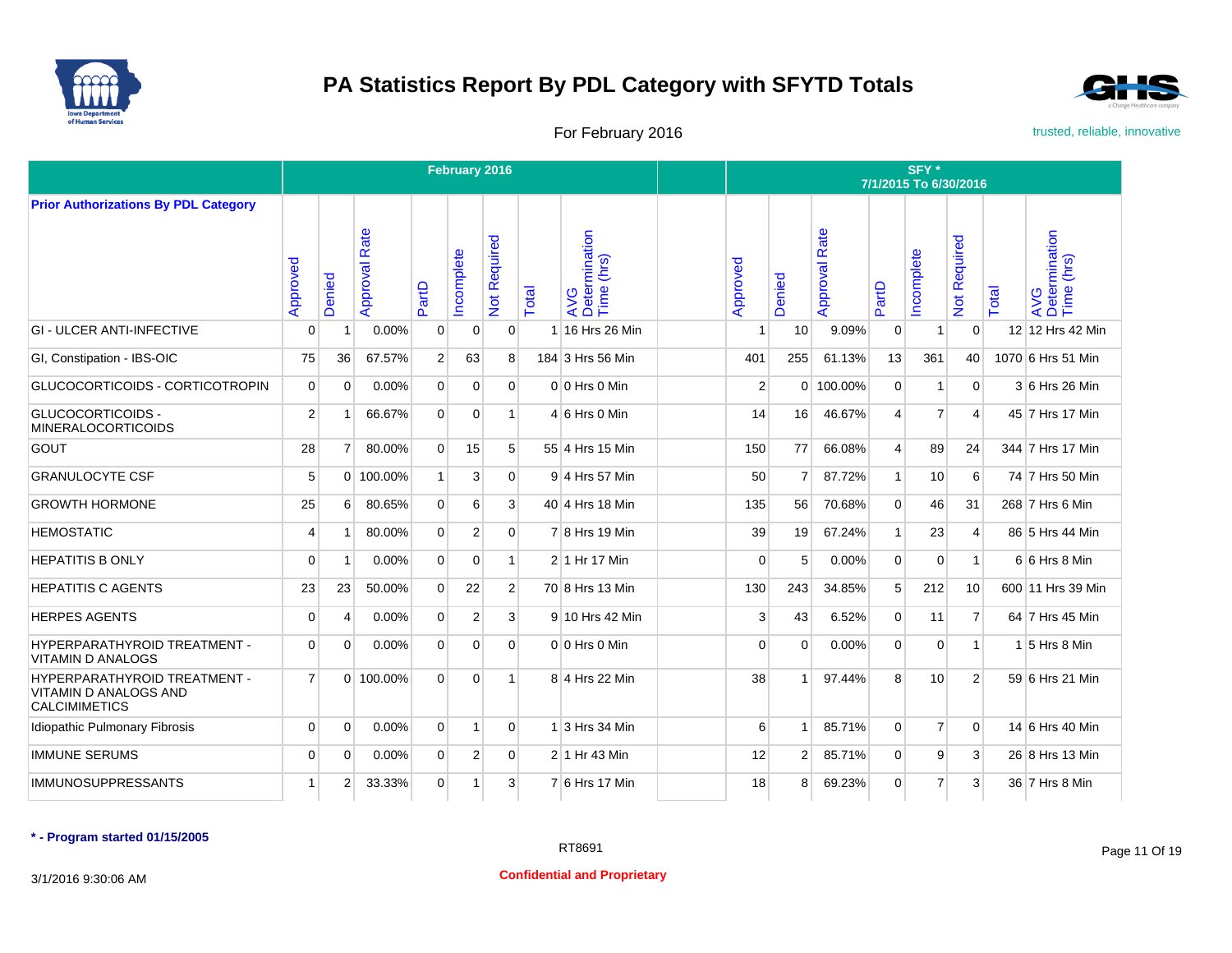



For February 2016 **For February 2016** trusted, reliable, innovative

|                                                                     |              |                       |                  |                | February 2016 |                |       |                                    |                |                |                      |                | SFY*<br>7/1/2015 To 6/30/2016 |                     |       |                                    |
|---------------------------------------------------------------------|--------------|-----------------------|------------------|----------------|---------------|----------------|-------|------------------------------------|----------------|----------------|----------------------|----------------|-------------------------------|---------------------|-------|------------------------------------|
| <b>Prior Authorizations By PDL Category</b>                         |              |                       |                  |                |               |                |       |                                    |                |                |                      |                |                               |                     |       |                                    |
|                                                                     | Approved     | Denied                | Rate<br>Approval | PartD          | ncomplete     | Not Required   | Total | AVG<br>Determination<br>Time (hrs) | Approved       | Denied         | <b>Approval Rate</b> | PartD          | Incomplete                    | <b>Vot Required</b> | Total | AVG<br>Determination<br>Time (hrs) |
| <b>IMPOTENCE AGENTS</b>                                             | $\Omega$     | 34                    | $0.00\%$         | $\overline{2}$ | $\mathbf{1}$  | $\overline{0}$ |       | 37 5 Hrs 40 Min                    | $\Omega$       | 254            | $0.00\%$             | $\overline{4}$ | 12                            | $\mathbf 0$         |       | 270 6 Hrs 54 Min                   |
| <b>INTERFERON GAMMA</b>                                             | 1            | $\Omega$              | 100.00%          | $\Omega$       | $\Omega$      | $\Omega$       |       | 1 1 Hr 36 Min                      | $\overline{2}$ |                | 0 100.00%            | $\Omega$       | $\Omega$                      | $\mathbf 0$         |       | 2 10 Hrs 11 Min                    |
| <b>K REMOVING RESINS</b>                                            | $\mathbf 0$  | $\Omega$              | 0.00%            | $\Omega$       | $\Omega$      | $\Omega$       |       | $0 0$ Hrs $0$ Min                  | $\Omega$       | $\Omega$       | 0.00%                | $\mathbf 0$    | $\Omega$                      | $\mathbf{1}$        |       | 1 18 Hrs 1 Min                     |
| <b>LHRH/GnRH Agonist Analog Pituitary</b><br>Suppressants           | $\Omega$     | $\overline{2}$        | 0.00%            | $\Omega$       | $\Omega$      | $\Omega$       |       | 2 1 Hr 23 Min                      | $\Omega$       | 6              | 0.00%                | $\mathbf 0$    | 1                             | $\Omega$            |       | 7 6 Hrs 57 Min                     |
| LINCOSAMIDES / OXAZOLIDINONES /<br><b>LEPROSTATICS</b>              | 13           | $\boldsymbol{\Delta}$ | 76.47%           | 1              | 6             | $\vert$        |       | 28 4 Hrs 43 Min                    | 118            | 51             | 69.82%               | $\overline{9}$ | 56                            | 15                  |       | 249 7 Hrs 22 Min                   |
| LITHIUM                                                             | 1            | $\overline{2}$        | 33.33%           | $\overline{0}$ | $\Omega$      | $\Omega$       |       | 3 7 Hrs 14 Min                     |                | 6              | 14.29%               | $\overline{0}$ | 1                             | $\overline{2}$      |       | 10 6 Hrs 6 Min                     |
| MACROLIDES / ERYTHROMYCIN'S /<br><b>KETOLIDES</b>                   | 12           | $\overline{1}$        | 92.31%           | $\overline{0}$ | 4             | 5 <sup>1</sup> |       | 22 5 Hrs 8 Min                     | 102            | 34             | 75.00%               | $\mathbf{1}$   | 36                            | 11                  |       | 184 8 Hrs 8 Min                    |
| Metabolic Modifiers Lysosomal Storage<br><b>Disorder Treatments</b> | $\Omega$     | $\Omega$              | 0.00%            | $\mathbf{0}$   | $\mathbf 0$   | $\Omega$       |       | $0 0$ Hrs $0$ Min                  | $\overline{2}$ |                | $0$ 100.00%          | $\mathbf 0$    | 1                             | $\mathbf 0$         |       | 3 2 Hrs 52 Min                     |
| MIGRAINE - ERGOTAMINE DERIVATIVES                                   | $\mathbf{1}$ | $\overline{1}$        | 50.00%           | $\overline{0}$ | $\mathbf{1}$  | $\overline{0}$ |       | 3 12 Hrs 24 Min                    | $\overline{2}$ | $\overline{4}$ | 33.33%               | $\overline{0}$ | $\mathbf{1}$                  | $\overline{2}$      |       | 9 6 Hrs 1 Min                      |
| MIGRAINE - MISC.                                                    | $\Omega$     | $\overline{7}$        | 0.00%            | $\Omega$       | $\Omega$      | $\Omega$       |       | 7 3 Hrs 39 Min                     | $\Omega$       | 48             | 0.00%                | $\Omega$       | $\overline{2}$                | $\Omega$            |       | 50 8 Hrs 26 Min                    |
| MIGRAINE - SELECTIVE SEROTONIN<br>AGONISTS (5HT)--Injectables       | 4            | 9                     | 30.77%           | $\mathbf{1}$   | 5             | $\overline{7}$ |       | 26 4 Hrs 0 Min                     | 28             | 47             | 37.33%               | 2              | 34                            | 47                  |       | 158 7 Hrs 12 Min                   |
| MIGRAINE - SELECTIVE SEROTONIN<br>AGONISTS (5HT)--Tabs              | 13           | 25                    | 34.21%           | $\Omega$       | 6             | 6              |       | 50 6 Hrs 32 Min                    | 131            | 178            | 42.39%               | $\overline{4}$ | 80                            | 64                  |       | 457 7 Hrs 52 Min                   |
| <b>MINERALS</b>                                                     | 31           | 19                    | 62.00%           | 1              | 14            | $\vert$        |       | 69 5 Hrs 31 Min                    | 232            | 109            | 68.04%               | 2 <sup>1</sup> | 88                            | 30                  |       | 461 7 Hrs 1 Min                    |
| <b>MISCELLANEOUS</b>                                                | $\Omega$     | 32                    | 0.00%            | $\mathbf{0}$   | $\mathbf{1}$  | $\overline{2}$ |       | 35 5 Hrs 1 Min                     | 10             | 265            | 3.64%                | $\mathbf{1}$   | 47                            | 11                  |       | 334 6 Hrs 18 Min                   |
| MOUTH - ANESTHETICS TOPICAL ORAL                                    | $\Omega$     | $\Omega$              | 0.00%            | $\overline{0}$ | $\mathbf{0}$  | $\Omega$       |       | $0 0$ Hrs $0$ Min                  | $\Omega$       | $\Omega$       | 0.00%                | $\mathbf 0$    | $\mathbf 0$                   | $\overline{2}$      |       | 2 3 Hrs 49 Min                     |
| <b>MOUTH ANTI-INFECTIVES</b>                                        | $\Omega$     | -1                    | 0.00%            | $\Omega$       | 0             | $\Omega$       |       | 1 1 Hr 54 Min                      | -1             | 7              | 12.50%               | $\mathbf{1}$   | 1                             | $\Omega$            |       | 10 4 Hrs 3 Min                     |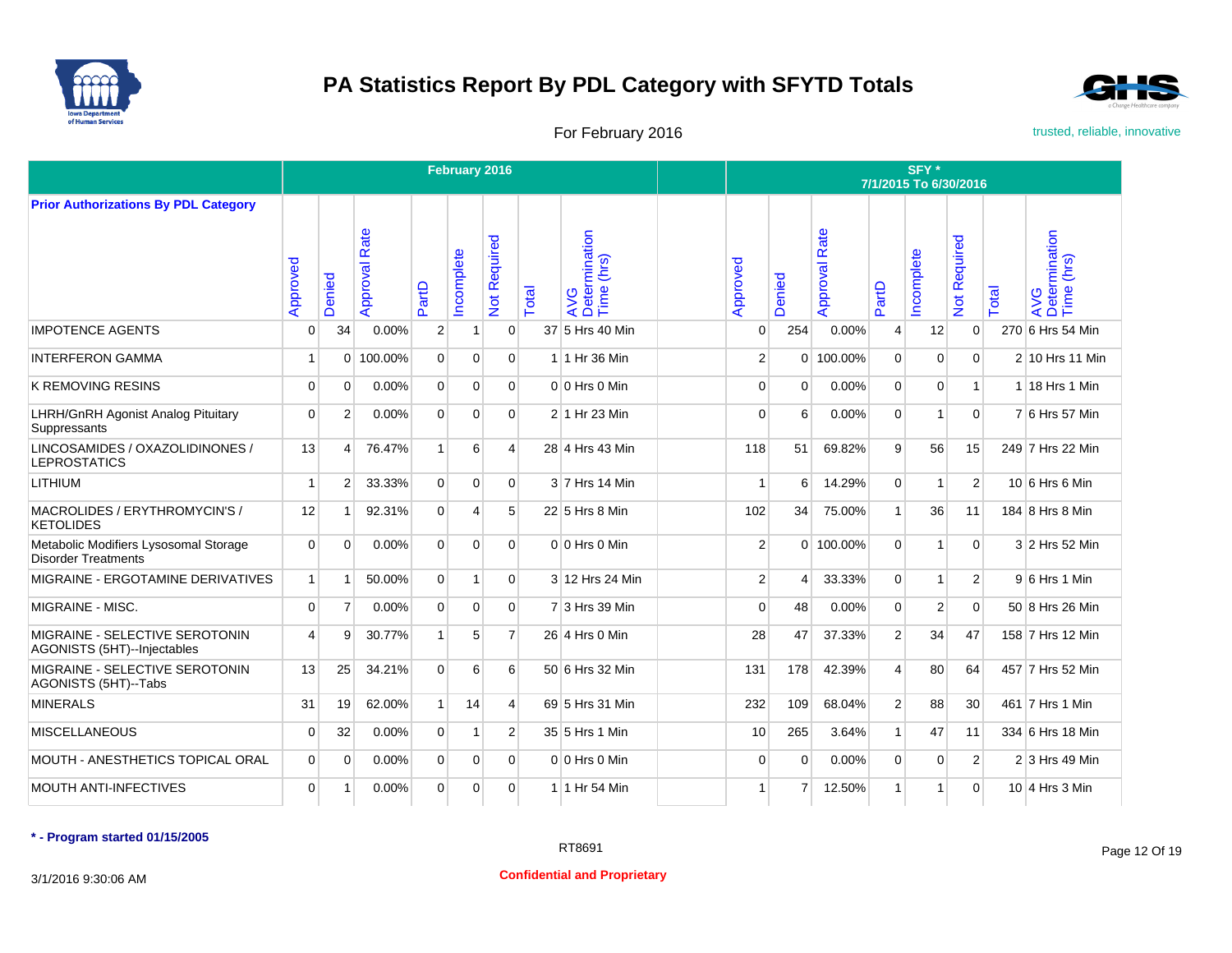



For February 2016 **For February 2016** trusted, reliable, innovative

|                                                  |                |                |                  |                | February 2016  |                     |       |                                    | SFY*<br>7/1/2015 To 6/30/2016 |                |                      |                |              |                           |       |                                    |  |  |
|--------------------------------------------------|----------------|----------------|------------------|----------------|----------------|---------------------|-------|------------------------------------|-------------------------------|----------------|----------------------|----------------|--------------|---------------------------|-------|------------------------------------|--|--|
| <b>Prior Authorizations By PDL Category</b>      |                |                |                  |                |                |                     |       |                                    |                               |                |                      |                |              |                           |       |                                    |  |  |
|                                                  | Approved       | Denied         | Rate<br>Approval | PartD          | ncomplete      | <b>Not Required</b> | Total | AVG<br>Determination<br>Time (hrs) | Approved                      | Denied         | <b>Approval Rate</b> | PartD          | Incomplete   | Required<br>$\frac{1}{2}$ | Total | AVG<br>Determination<br>Time (hrs) |  |  |
| <b>MOUTH ANTISEPTICS</b>                         | $\Omega$       | $\Omega$       | 0.00%            | $\mathbf 0$    | $\mathbf 0$    | $\mathbf{0}$        |       | 0 0 Hrs 0 Min                      | $\Omega$                      |                | 0.00%                | $\mathbf 0$    | $\mathbf 0$  | 1                         |       | 2 11 Hrs 6 Min                     |  |  |
| MULTIPLE SCLEROSIS AGENTS                        | 20             | 3              | 86.96%           | $\overline{2}$ | $\overline{7}$ | 5                   |       | 37 4 Hrs 17 Min                    | 162                           | 55             | 74.65%               | $\overline{7}$ | 75           | 34                        |       | 333 7 Hrs 6 Min                    |  |  |
| MULTIPLE SCLEROSIS AGENTS-<br><b>INTERFERONS</b> | $\Omega$       | $\Omega$       | 0.00%            | $\overline{0}$ | 0              | $\Omega$            |       | 0 0 Hrs 0 Min                      | 9                             | $\overline{2}$ | 81.82%               | $\Omega$       | 8            | $\mathbf{1}$              |       | 20 9 Hrs 23 Min                    |  |  |
| <b>MUSCLE RELAXANTS</b>                          | 12             | 17             | 41.38%           | $\overline{4}$ | $\overline{7}$ | $\Omega$            |       | 40 4 Hrs 20 Min                    | 94                            | 157            | 37.45%               | 21             | 72           | 12                        |       | 356 7 Hrs 10 Min                   |  |  |
| NARCOTIC - ANTAGONISTS                           | 5              | $\Omega$       | 100.00%          | $\Omega$       | 1              | $\Omega$            |       | 6 5 Hrs 5 Min                      | 38                            | 16             | 70.37%               | $\Omega$       | 10           | $\Omega$                  |       | 64 6 Hrs 19 Min                    |  |  |
| NARCOTICS - MISC.                                | 150            | 51             | 74.63%           | $\mathbf{3}$   | 30             | 16                  |       | 250 5 Hrs 15 Min                   | 957                           | 390            | 71.05%               | 16             | 299          | 136                       |       | 1798 7 Hrs 32 Min                  |  |  |
| NARCOTICS - SELECTED                             | 4              | 5              | 44.44%           | $\Omega$       | $\Omega$       | $\overline{2}$      |       | 11 2 Hrs 0 Min                     | 20                            | 37             | 35.09%               | $\Omega$       | 16           | 12                        |       | 85 6 Hrs 21 Min                    |  |  |
| NARCOTICS-LONG ACTING                            | 95             | 54             | 63.76%           | $\mathbf{3}$   | 59             | 9                   |       | 220 4 Hrs 54 Min                   | 719                           | 383            | 65.25%               | 20             | 419          | 71                        |       | 1612 7 Hrs 12 Min                  |  |  |
| Nasal Steroid/Antihistamine Combos               | 2 <sup>1</sup> |                | $0$ 100.00%      | $\Omega$       | $\Omega$       | $\Omega$            |       | 2 3 Hrs 22 Min                     | 6                             | 13             | 31.58%               | $\Omega$       | $\mathbf{1}$ | $\Omega$                  |       | 20 5 Hrs 40 Min                    |  |  |
| NEUROLOGICS - MISC.                              | 6              | $\overline{2}$ | 75.00%           | $\Omega$       | $\Omega$       | 1                   |       | 9 8 Hrs 47 Min                     | 35                            | 23             | 60.34%               | $\Omega$       | 26           | 6                         |       | 90 7 Hrs 53 Min                    |  |  |
| NEUROMUSCULAR BLOCKING AGENTS                    | $\Omega$       | 7              | 0.00%            | $\Omega$       | $\Omega$       | $\Omega$            |       | 7 6 Hrs 53 Min                     | $\Omega$                      | 25             | 0.00%                | $\Omega$       | 4            | $\Omega$                  |       | 29 6 Hrs 27 Min                    |  |  |
| <b>NICARDIPINES</b>                              | $\mathbf{1}$   | $\Omega$       | 100.00%          | $\overline{0}$ | 1              | $\overline{0}$      |       | $2 0$ Hrs 48 Min                   | $\mathbf{1}$                  |                | 0 100.00%            | $\mathbf 0$    | $\mathbf{1}$ | $\mathbf 0$               |       | 2 0 Hrs 48 Min                     |  |  |
| NICOTINE PATCHES / TABLETS                       | 680            | 204            | 76.92%           | $\overline{0}$ | 77             | 9                   |       | 970 2 Hrs 35 Min                   | 4882                          | 1581           | 75.54%               | 3              | 482          | 56                        |       | 7004 3 Hrs 25 Min                  |  |  |
| NICOTINE REPLACEMENT - OTHER                     | 86             | 39             | 68.80%           | $\mathbf{3}$   | 10             | $\overline{2}$      |       | 140 2 Hrs 42 Min                   | 648                           | 293            | 68.86%               | 13             | 75           | $\overline{7}$            |       | 1036 3 Hrs 22 Min                  |  |  |
| NITRO - OINTMENT/CAP/CR                          | 0              | $\Omega$       | 0.00%            | $\mathbf{1}$   | 0              | $\overline{0}$      |       | 1 1 Hr 27 Min                      | 0                             | $\Omega$       | 0.00%                | $\mathbf{1}$   | 2            | $\mathbf 0$               |       | 3 12 Hrs 31 Min                    |  |  |
| NITRO - SUBLINGUAL/ SPRAY                        | $\mathbf 0$    | $\Omega$       | 0.00%            | $\mathbf 0$    | 0              | $\overline{0}$      |       | 0 0 Hrs 0 Min                      | 4                             |                | 0 100.00%            | $\mathbf 0$    | $\mathbf 0$  | $\mathbf 0$               |       | 4 7 Hrs 23 Min                     |  |  |
| <b>NSAIDS</b>                                    | 36             | 51             | 41.38%           | $\mathbf{1}$   | 23             | 10                  |       | 121 4 Hrs 41 Min                   | 276                           | 489            | 36.08%               | 6              | 215          | 84                        |       | 1070 7 Hrs 20 Min                  |  |  |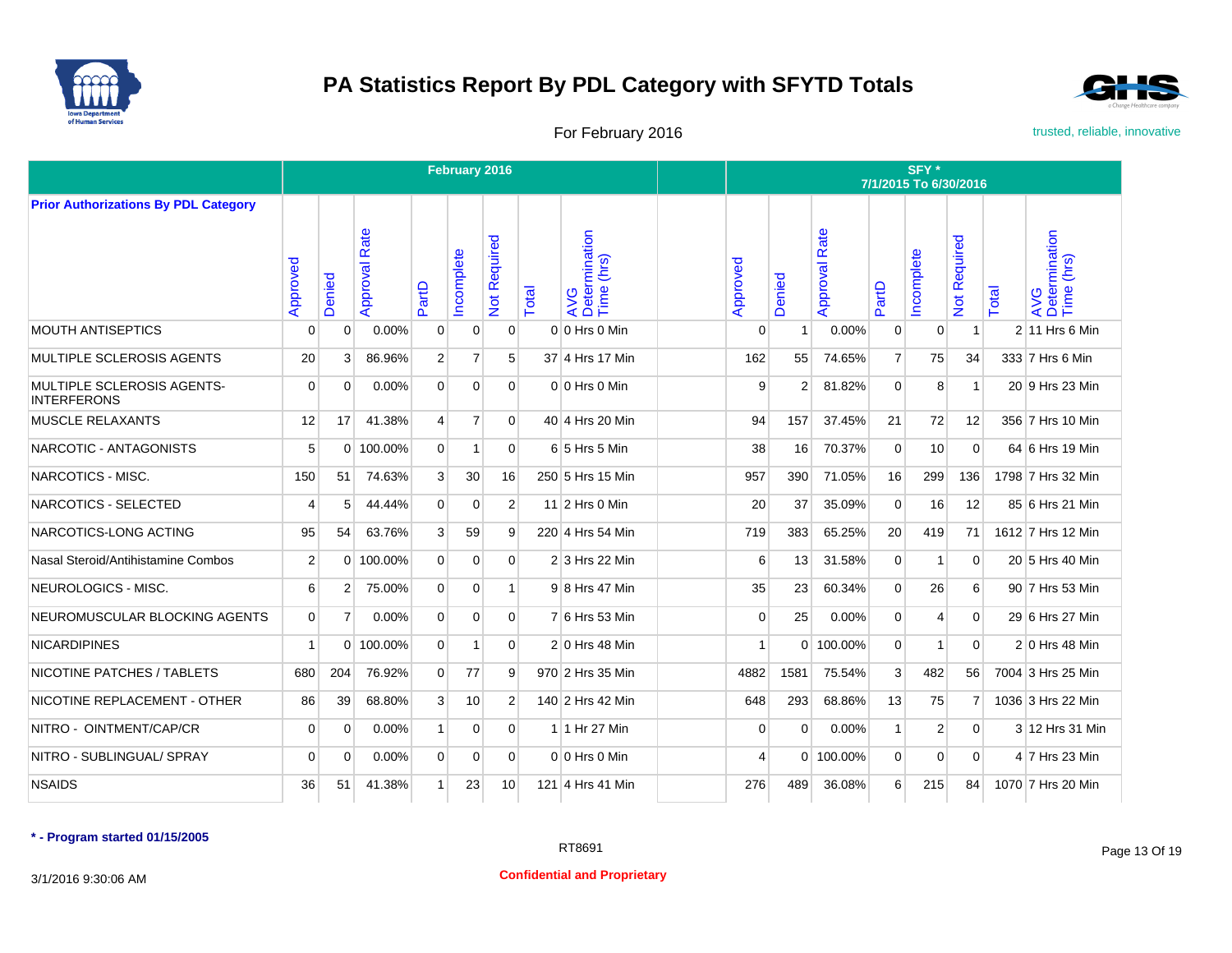



For February 2016 **For February 2016** trusted, reliable, innovative

|                                                   |             |                |                  |                | February 2016  |                     |       |                                     | SFY*<br>7/1/2015 To 6/30/2016 |                          |                      |                |                         |                |       |                                    |  |  |
|---------------------------------------------------|-------------|----------------|------------------|----------------|----------------|---------------------|-------|-------------------------------------|-------------------------------|--------------------------|----------------------|----------------|-------------------------|----------------|-------|------------------------------------|--|--|
| <b>Prior Authorizations By PDL Category</b>       |             |                |                  |                |                |                     |       |                                     |                               |                          |                      |                |                         |                |       |                                    |  |  |
|                                                   | Approved    | Denied         | Rate<br>Approval | PartD          | ncomplete      | <b>Not Required</b> | Total | AVG<br>Determination<br>Time (hrs)  | Approved                      | Denied                   | <b>Approval Rate</b> | PartD          | Incomplete              | Not Required   | Total | AVG<br>Determination<br>Time (hrs) |  |  |
| OP. ANTIALLERGICS                                 | í           | 3              | 25.00%           | $\mathbf 0$    | $\overline{2}$ | 5 <sup>5</sup>      | 11    | 3 Hrs 44 Min                        | 9                             | 16                       | 36.00%               | $\mathbf{1}$   | 10                      | 11             |       | 47 4 Hrs 49 Min                    |  |  |
| OP. ANTIBIOTICS                                   | 1           |                | 50.00%           | $\Omega$       | $\overline{2}$ | $\Omega$            |       | 4 10 Hrs 15 Min                     | 7                             | 5                        | 58.33%               | $\mathbf{0}$   | 5                       | $\mathbf{0}$   |       | 17 6 Hrs 31 Min                    |  |  |
| OP. ANTIINFLAMMATORY / STEROIDS<br>OPHTH.         | 9           | -1             | 90.00%           | $\overline{0}$ | $\overline{2}$ | 3                   |       | 15 4 Hrs 36 Min                     | 41                            | 47                       | 46.59%               | $\mathbf{1}$   | 21                      | 9              |       | 119 6 Hrs 17 Min                   |  |  |
| OP. ARTIFICIAL TEARS AND<br><b>LUBRICANTS</b>     | $\Omega$    | $\Omega$       | 0.00%            | $\Omega$       | $\Omega$       | $\Omega$            |       | $0 0$ Hrs $0$ Min                   | $\Omega$                      | 5                        | 0.00%                | $\Omega$       | $\overline{2}$          | $\mathbf{0}$   |       | 7 8 Hrs 24 Min                     |  |  |
| OP. BETA - BLOCKERS                               | $\mathbf 0$ | $\overline{1}$ | 0.00%            | $\overline{0}$ | $\mathbf 0$    | $\overline{0}$      |       | $1\overline{\smash{)}3}$ Hrs 15 Min | $\mathbf 0$                   | 2                        | 0.00%                | $\mathbf{0}$   | $\overline{2}$          | $\mathbf{0}$   |       | $4 6$ Hrs 15 Min                   |  |  |
| OP. CARBONIC ANHYDRASE<br><b>INHIBITORS/COMBO</b> | $\Omega$    | $\Omega$       | 0.00%            | $\Omega$       | $\Omega$       | $\Omega$            |       | $0 0$ Hrs $0$ Min                   | 1                             | -1                       | 50.00%               | $\Omega$       | $\Omega$                | $\mathbf{1}$   |       | 3 14 Hrs 11 Min                    |  |  |
| OP. CYCLOPLEGICS                                  | $\Omega$    | $\overline{1}$ | 0.00%            | $\Omega$       | $\mathbf{1}$   | $\Omega$            |       | 2 8 Hrs 34 Min                      | $6 \mid$                      | 5                        | 54.55%               | $\mathbf{1}$   | 2                       | 2              |       | 16 8 Hrs 53 Min                    |  |  |
| OP. MISC                                          | 24          | 5              | 82.76%           | $\Omega$       | $\overline{4}$ | 1                   |       | 34 3 Hrs 25 Min                     | 148                           | 32                       | 82.22%               | $\overline{4}$ | 61                      | 8              |       | 253 6 Hrs 46 Min                   |  |  |
| OP. NSAID'S                                       | -1          | $\overline{2}$ | 33.33%           | $\Omega$       | $\Omega$       | $\Omega$            |       | 3 7 Hrs 28 Min                      | 1                             | 5                        | 16.67%               | $\Omega$       | $\overline{2}$          | $\Omega$       |       | 8 8 Hrs 8 Min                      |  |  |
| OP. PROSTAGLANDINS                                | 1           |                | 0 100.00%        | $\Omega$       | $\mathbf 0$    | $\Omega$            |       | 1 16 Hrs 41 Min                     | 17                            | 9                        | 65.38%               | $\mathbf{1}$   | 11                      | 2              |       | 40 7 Hrs 12 Min                    |  |  |
| OP. QUINOLONES                                    | 12          | 3              | 80.00%           | $\overline{0}$ | 4              | $\mathbf{1}$        |       | 20 6 Hrs 18 Min                     | 17                            | 10                       | 62.96%               | $\Omega$       | 6                       | $\mathbf{1}$   |       | 34 6 Hrs 47 Min                    |  |  |
| OP. SELECTIVE ALPHA ADRENERGIC<br><b>AGONISTS</b> | $\Omega$    | -1             | 0.00%            | $\Omega$       | $\Omega$       | $\overline{1}$      |       | 2 1 Hr 22 Min                       | 1                             | $\boldsymbol{\varDelta}$ | 20.00%               | $\Omega$       | 3                       | $\overline{2}$ |       | 10 6 Hrs 48 Min                    |  |  |
| <b>OSTEOPOROSIS</b>                               | 5           | 5              | 50.00%           | $\overline{2}$ | 5              | $\mathbf{1}$        |       | 18 4 Hrs 16 Min                     | 40                            | 33                       | 54.79%               | $\overline{4}$ | 29                      | 13             |       | 119 7 Hrs 53 Min                   |  |  |
| PARKINSONS - ANTICHOLINERGICS                     | 1           | $\Omega$       | 100.00%          | 1              | $\mathbf 0$    | $\Omega$            |       | 2 2 Hrs 31 Min                      |                               |                          | 0 100.00%            | $\overline{2}$ | $\mathbf 0$             | $\overline{2}$ |       | 5 6 Hrs 4 Min                      |  |  |
| PARKINSONS - SELECTED DOPAMIN<br><b>AGONISTS</b>  | 1           |                | 50.00%           | $\overline{0}$ | 0              | $\Omega$            |       | 2 1 Hr 59 Min                       | 11                            | 15                       | 42.31%               | $\mathbf{1}$   | 8                       | 5              |       | 40 7 Hrs 9 Min                     |  |  |
| phenylketonuria                                   | 1           |                | 0 100.00%        | $\overline{0}$ | $\mathbf 0$    | $\overline{0}$      |       | $1$ 2 Hrs 4 Min                     | 13                            |                          | 92.86%               | $\mathbf{0}$   | $\overline{\mathbf{c}}$ | $\mathbf{0}$   |       | 16 5 Hrs 53 Min                    |  |  |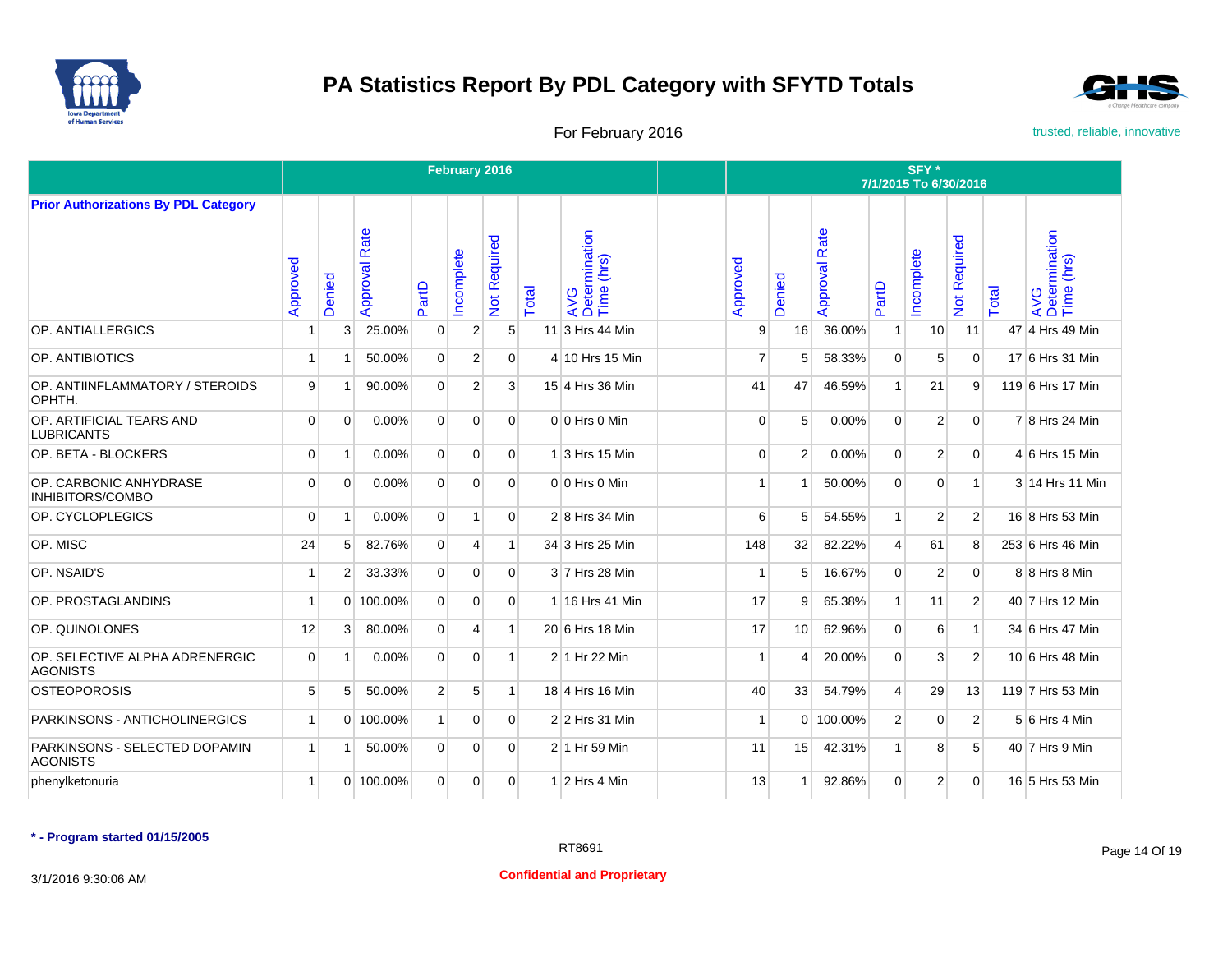



For February 2016 **For February 2016** trusted, reliable, innovative

|                                                          |                |                |                  |                | February 2016  |                |       |                                    | SFY*<br>7/1/2015 To 6/30/2016 |              |                      |                |                |                     |       |                                    |  |  |
|----------------------------------------------------------|----------------|----------------|------------------|----------------|----------------|----------------|-------|------------------------------------|-------------------------------|--------------|----------------------|----------------|----------------|---------------------|-------|------------------------------------|--|--|
| <b>Prior Authorizations By PDL Category</b>              |                |                |                  |                |                |                |       |                                    |                               |              |                      |                |                |                     |       |                                    |  |  |
|                                                          | Approved       | Denied         | Rate<br>Approval | PartD          | ncomplete      | Not Required   | Total | AVG<br>Determination<br>Time (hrs) | Approved                      | Denied       | <b>Approval Rate</b> | PartD          | Incomplete     | <b>Vot Required</b> | Total | AVG<br>Determination<br>Time (hrs) |  |  |
| PHOSPHATE BINDERS                                        | 0              | $\overline{2}$ | 0.00%            | $\mathbf 0$    | $\mathbf 0$    | $\mathbf{0}$   |       | 2 9 Hrs 11 Min                     | 11                            | 13           | 45.83%               | 3              | 11             | $\overline{2}$      |       | 40 9 Hrs 36 Min                    |  |  |
| PHOSPHODIESTERASE INHIBITORS                             | 6              | 11             | 35.29%           | $\overline{0}$ | 6              | 5              |       | 28 3 Hrs 58 Min                    | 47                            | 46           | 50.54%               | $\overline{4}$ | 40             | 24                  |       | 161 6 Hrs 24 Min                   |  |  |
| PLATELET AGGR. INHIBITORS / COMBO'S<br>- MISC.           | $\overline{0}$ | 2              | 0.00%            | $\overline{0}$ | 0              | $\overline{0}$ |       | 2 2 Hrs 15 Min                     | $\overline{0}$                | $\mathbf{3}$ | 0.00%                | $\mathbf{1}$   | $\mathbf 0$    | $\mathbf{1}$        |       | 5 5 Hrs 58 Min                     |  |  |
| PLATELET AGGREGATION INHIBITORS                          | 9              | 3              | 75.00%           | $\overline{0}$ | 4              | $\mathbf{0}$   |       | 16 5 Hrs 49 Min                    | 109                           | 43           | 71.71%               | $\Omega$       | 35             | 13                  |       | 200 6 Hrs 53 Min                   |  |  |
| <b>POWDERS</b>                                           | $\Omega$       | $\Omega$       | 0.00%            | $\Omega$       | $\Omega$       | $\Omega$       |       | 0 0 Hrs 0 Min                      | $\overline{1}$                | $\mathbf{3}$ | 25.00%               | $\mathbf{0}$   | 1              | $\Omega$            |       | 5 6 Hrs 19 Min                     |  |  |
| <b>PROGESTINS</b>                                        | 4              | 6              | 40.00%           | $\overline{0}$ | $\mathbf{1}$   | $\mathbf{1}$   |       | 12 4 Hrs 45 Min                    | 22                            | 72           | 23.40%               | $\mathbf{1}$   | 28             | 10                  |       | 133 6 Hrs 46 Min                   |  |  |
| PSYCHOTHERAPEUTIC COMBINATION                            | $\Omega$       | $\overline{2}$ | 0.00%            | $\Omega$       | $\Omega$       | $\Omega$       |       | 2 1 Hr 57 Min                      | $\Omega$                      | 12           | 0.00%                | $\mathbf{0}$   | $\Omega$       | $\Omega$            |       | 12 6 Hrs 54 Min                    |  |  |
| PTH                                                      | $\mathbf{1}$   | $\Omega$       | 100.00%          | $\overline{0}$ | 1              | $\overline{0}$ |       | 2 17 Hrs 16 Min                    | 1                             | $\Omega$     | 100.00%              | $\mathbf{0}$   | 1              | $\mathbf 0$         |       | 2 17 Hrs 16 Min                    |  |  |
| PULMONARY ANTI-HYPERTENSIVES                             | $\overline{7}$ | 5              | 58.33%           | $\mathbf{0}$   | 3              | $\overline{0}$ |       | 15 3 Hrs 48 Min                    | 46                            | 24           | 65.71%               | $\mathbf{0}$   | 21             | $\overline{4}$      |       | 95 6 Hrs 47 Min                    |  |  |
| PURINE ANALOG                                            | 0              | 0              | 0.00%            | $\overline{0}$ | $\mathbf 0$    | $\mathbf{1}$   |       | 1 3 Hrs 18 Min                     | $\overline{0}$                | $\Omega$     | 0.00%                | $\mathbf{0}$   | $\mathbf 0$    | $\overline{2}$      |       | 2 10 Hrs 33 Min                    |  |  |
| Restless Leg Syndrome Agents                             | $\mathbf{1}$   | 4              | 20.00%           | 2 <sup>1</sup> | $\overline{2}$ | $\overline{0}$ |       | 9 5 Hrs 47 Min                     | 3                             | 16           | 15.79%               | 2              | 4              | $\mathbf 0$         |       | 25 5 Hrs 52 Min                    |  |  |
| <b>RHEUMATOID ARTHRITIS - NON-</b><br><b>BIOLOGICALS</b> | $\mathbf{1}$   | $\Omega$       | 100.00%          | $\Omega$       | $\Omega$       | $\Omega$       |       | 1 8 Hrs 44 Min                     | 4                             | 2            | 66.67%               | $\overline{1}$ | $\Omega$       | 3                   |       | 10 7 Hrs 19 Min                    |  |  |
| <b>RSV PROPHYLAXIS</b>                                   | 66             | 12             | 84.62%           | $\overline{0}$ | 12             | 5              |       | 95 5 Hrs 54 Min                    | 529                           | 180          | 74.61%               | $\Omega$       | 125            | 21                  |       | 855 7 Hrs 45 Min                   |  |  |
| SEDATIVE/HYPNOTICS -<br><b>BENZODIAZEPINES</b>           | 20             | 11             | 64.52%           | $\overline{0}$ | $\overline{7}$ | $\mathbf{1}$   |       | 39 5 Hrs 48 Min                    | 125                           | 62           | 66.84%               | 6              | 39             | 19                  |       | 251 7 Hrs 32 Min                   |  |  |
| SEDATIVE/HYPNOTICS - Non-<br>Benzodiazepines             | 26             | 47             | 35.62%           | 2 <sup>1</sup> | 13             | 12             |       | 100 3 Hrs 58 Min                   | 139                           | 296          | 31.95%               | 28             | 119            | 58                  |       | 640 6 Hrs 48 Min                   |  |  |
| <b>SINUS NODE INHIBITORS</b>                             | 2              | $\overline{2}$ | 50.00%           | $\mathbf{0}$   | $\mathbf 0$    | $\Omega$       |       | 4 6 Hrs 12 Min                     | 5                             | 6            | 45.45%               | $\Omega$       | $\overline{2}$ | $\Omega$            |       | 13 6 Hrs 32 Min                    |  |  |
| SMOKING CESSATION (ORAL)                                 | 398            | 182            | 68.62%           | 26             | 53             | 15             |       | 674 2 Hrs 31 Min                   | 3202                          | 1409         | 69.44%               | 172            | 358            | 145                 |       | 5286 3 Hrs 19 Min                  |  |  |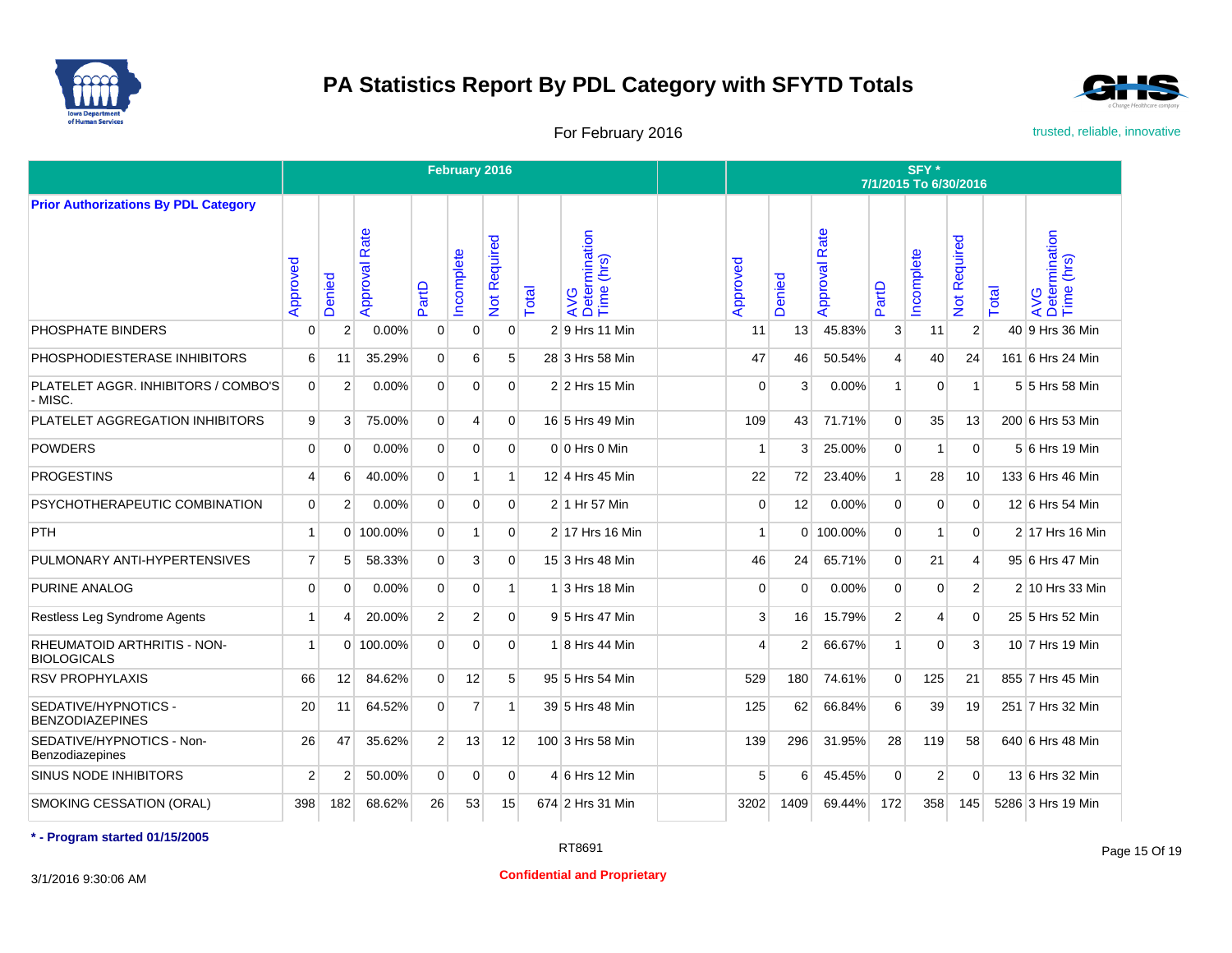



For February 2016 **For February 2016** trusted, reliable, innovative

|                                                           |                |                |                  |                  | February 2016 |                                         |       |                                             | SFY <sup>*</sup><br>7/1/2015 To 6/30/2016 |                |                      |                |             |                                              |              |                                    |  |  |
|-----------------------------------------------------------|----------------|----------------|------------------|------------------|---------------|-----------------------------------------|-------|---------------------------------------------|-------------------------------------------|----------------|----------------------|----------------|-------------|----------------------------------------------|--------------|------------------------------------|--|--|
| <b>Prior Authorizations By PDL Category</b>               |                |                |                  |                  |               |                                         |       |                                             |                                           |                |                      |                |             |                                              |              |                                    |  |  |
|                                                           | Approved       | Denied         | Rate<br>Approval | PartD            | ncomplete     | equired<br>œ<br>$\overline{\mathsf{S}}$ | Total | AVG<br>Determination<br>Time (hrs)<br>(hrs) | Approved                                  | Denied         | <b>Approval Rate</b> | PartD          | Incomplete  | equired<br>$\tilde{\alpha}$<br>$\frac{5}{2}$ | <b>Total</b> | AVG<br>Determination<br>Time (hrs) |  |  |
| SOMATOSTATIC AGENTS                                       |                | 0              | 100.00%          | 0                | 0             | 0                                       |       | 0 Hrs 29 Min                                | Δ                                         | 4              | 50.00%               | 0              | 5           | 0                                            |              | 13 10 Hrs 17 Min                   |  |  |
| <b>STIMULANTS</b>                                         | $\overline{7}$ |                | 87.50%           | $\overline{0}$   | 1             | 2                                       |       | 11 7 Hrs 48 Min                             | 15                                        | 12             | 55.56%               | 0              | 6           | 2                                            |              | 35 6 Hrs 29 Min                    |  |  |
| STIMULANTS - AMPHETAMINES - LONG<br><b>ACTING</b>         | 379            | 175            | 68.41%           | $6 \overline{6}$ | 168           | 70                                      |       | 798 4 Hrs 45 Min                            | 3136                                      | 1298           | 70.73%               | 38             | 1397        | 469                                          |              | 6338 7 Hrs 10 Min                  |  |  |
| STIMULANTS - AMPHETAMINES - SHORT<br><b>ACTING</b>        | 321            | 115            | 73.62%           | 1                | 128           | 38                                      |       | 603 4 Hrs 37 Min                            | 2087                                      | 795            | 72.41%               | 11             | 988         | 291                                          |              | 4172 7 Hrs 5 Min                   |  |  |
| STIMULANTS - METHYLPHENIDATE                              | 120            | 24             | 83.33%           | $\mathbf{1}$     | 47            | 27                                      |       | 219 5 Hrs 27 Min                            | 914                                       | 316            | 74.31%               | 14             | 466         | 238                                          |              | 1948 7 Hrs 40 Min                  |  |  |
| STIMULANTS - METHYLPHENIDATE -<br><b>LONG ACTING</b>      | 146            | 45             | 76.44%           | $\mathbf{1}$     | 59            | 32                                      |       | 283 5 Hrs 4 Min                             | 1265                                      | 352            | 78.23%               | 16             | 431         | 230                                          |              | 2294 7 Hrs 14 Min                  |  |  |
| STIMULANTS - OTHER STIMULANTS /<br><b>LIKE STIMULANTS</b> | 130            | 53             | 71.04%           | $\Omega$         | 42            | 22                                      |       | 247 5 Hrs 3 Min                             | 1029                                      | 419            | 71.06%               | 12             | 478         | 138                                          |              | 2076 7 Hrs 5 Min                   |  |  |
| <b>TETRACYCLINES</b>                                      | $\overline{2}$ |                | 22.22%           | $\overline{0}$   | 1             | $\overline{2}$                          |       | 12 7 Hrs 34 Min                             | 29                                        | 75             | 27.88%               | $\overline{2}$ | 19          | 23                                           |              | 148 6 Hrs 53 Min                   |  |  |
| <b>Thrombopoeitin Receptor Agonists</b>                   | $\Omega$       | $\Omega$       | 0.00%            | $\overline{0}$   | $\mathbf 0$   | $\Omega$                                |       | $0 0$ Hrs $0$ Min                           | 2                                         | $\overline{2}$ | 50.00%               | $\mathbf 0$    | $\mathbf 0$ | $\mathbf{1}$                                 |              | 5 12 Hrs 32 Min                    |  |  |
| <b>THYROID HORMONES</b>                                   | 38             | 15             | 71.70%           | $\overline{0}$   | 16            | $\mathbf{3}$                            |       | 72 5 Hrs 42 Min                             | 237                                       | 115            | 67.33%               | 3              | 110         | 40                                           |              | 505 7 Hrs 41 Min                   |  |  |
| TOPICAL - ACNE PREPARATIONS                               | 266            | 91             | 74.51%           | $\Omega$         | 84            | 19                                      |       | 460 5 Hrs 34 Min                            | 1931                                      | 718            | 72.90%               | 14             | 665         | 146                                          |              | 3474 7 Hrs 15 Min                  |  |  |
| <b>TOPICAL - ANTIBIOTIC</b>                               | $\overline{2}$ |                | 66.67%           | $\overline{0}$   | 1             | $\overline{2}$                          |       | 6 9 Hrs 27 Min                              | 14                                        | 21             | 40.00%               | $\mathbf 0$    | 15          | 8                                            |              | 58 7 Hrs 58 Min                    |  |  |
| <b>TOPICAL - ANTIFUNGALS</b>                              | 5              | 14             | 26.32%           | 1                | 6             | $\overline{2}$                          |       | 28 5 Hrs 48 Min                             | 44                                        | 139            | 24.04%               | 4              | 48          | 21                                           |              | 256 7 Hrs 1 Min                    |  |  |
| TOPICAL - ANTINEOPLASTICS                                 | $\Omega$       | $\overline{2}$ | $0.00\%$         | $\Omega$         | $\Omega$      | $\mathbf{3}$                            |       | 5 8 Hrs 20 Min                              | -1                                        | 33             | 2.94%                | $\Omega$       | 5           | 13                                           |              | 52 7 Hrs 3 Min                     |  |  |
| TOPICAL - ANTIPRURITICS                                   | $\mathbf 0$    | $\Omega$       | 0.00%            | $\mathbf 0$      | $\mathbf 0$   | $\overline{0}$                          |       | 0 0 Hrs 0 Min                               | 0                                         | 3              | 0.00%                | $\mathbf{1}$   | 1           | $\mathbf 0$                                  |              | 5 6 Hrs 48 Min                     |  |  |
| TOPICAL - ANTISEBORRHEICS                                 | $\Omega$       | $\Omega$       | 0.00%            | $\overline{0}$   | 0             | $\Omega$                                |       | 0 0 Hrs 0 Min                               | 0                                         | $\overline{2}$ | 0.00%                | $\Omega$       | 2           | $\Omega$                                     |              | 4 3 Hrs 53 Min                     |  |  |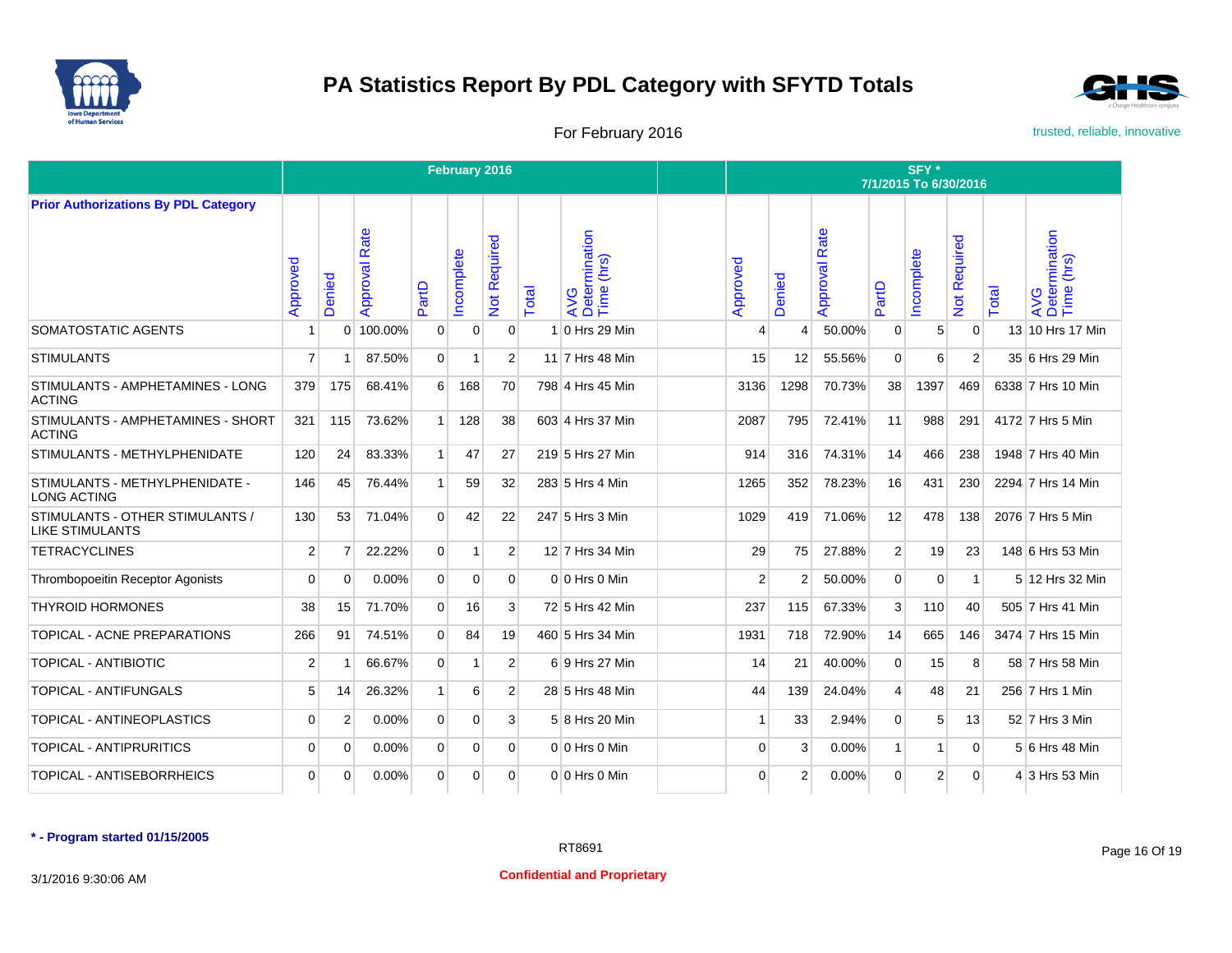



For February 2016 **For February 2016** trusted, reliable, innovative

|                                                      |              |                |                  |                | February 2016 |                |       |                                    | SFY*<br>7/1/2015 To 6/30/2016 |        |                      |                |                |                           |       |                                    |  |  |
|------------------------------------------------------|--------------|----------------|------------------|----------------|---------------|----------------|-------|------------------------------------|-------------------------------|--------|----------------------|----------------|----------------|---------------------------|-------|------------------------------------|--|--|
| <b>Prior Authorizations By PDL Category</b>          |              |                |                  |                |               |                |       |                                    |                               |        |                      |                |                |                           |       |                                    |  |  |
|                                                      | Approved     | Denied         | Rate<br>Approval | PartD          | ncomplete     | Not Required   | Total | AVG<br>Determination<br>Time (hrs) | Approved                      | Denied | <b>Approval Rate</b> | PartD          | Incomplete     | Required<br>$\frac{5}{2}$ | Total | AVG<br>Determination<br>Time (hrs) |  |  |
| TOPICAL - ANTISEPTICS /<br><b>DISINFECTANTS</b>      | $\Omega$     | $\mathbf 0$    | 0.00%            | $\overline{0}$ | $\mathbf 0$   | $\mathbf{0}$   |       | 0 0 Hrs 0 Min                      | 0                             | 9      | 0.00%                | $\mathbf{0}$   | $\mathbf 0$    | $\overline{0}$            |       | 9 3 Hrs 50 Min                     |  |  |
| <b>TOPICAL - ANTIVIRALS</b>                          | 10           | 19             | 34.48%           | $\overline{0}$ | 11            | $\Omega$       |       | 40 5 Hrs 25 Min                    | 22                            | 68     | 24.44%               | $\mathbf{1}$   | 23             | 8                         |       | 122 7 Hrs 53 Min                   |  |  |
| TOPICAL - ASTRINGENTS /<br><b>PROTECTANTS</b>        | 0            | 6              | 0.00%            | $\overline{0}$ | $\mathbf 0$   | $\overline{0}$ |       | 6 1 Hr 52 Min                      | 0                             | 45     | 0.00%                | $\mathbf 0$    | 5              | 1                         |       | 51 7 Hrs 2 Min                     |  |  |
| TOPICAL - BURN PRODUCTS                              | $\mathbf{1}$ | $\Omega$       | 100.00%          | $\overline{0}$ | $\mathbf 0$   | $\mathbf{0}$   |       | 1 1 Hr 30 Min                      | 1                             |        | 50.00%               | $\mathbf{0}$   | $\Omega$       | $\overline{0}$            |       | $2 2$ Hrs 3 Min                    |  |  |
| TOPICAL - CORTICOSTEROIDS                            | 21           | 58             | 26.58%           | 1 <sup>1</sup> | 18            | 12             |       | 110 4 Hrs 32 Min                   | 163                           | 415    | 28.20%               | $\overline{7}$ | 127            | 102                       |       | 814 7 Hrs 4 Min                    |  |  |
| TOPICAL - DEPIGMENTING AGENTS                        | $\Omega$     | $\overline{1}$ | 0.00%            | $\Omega$       | $\Omega$      | $\Omega$       |       | 1 1 Hr 57 Min                      | $\Omega$                      | 6      | 0.00%                | $\Omega$       | $\Omega$       | $\Omega$                  |       | 6 8 Hrs 42 Min                     |  |  |
| <b>TOPICAL - EMOLLIENTS</b>                          | $\Omega$     | 9              | 0.00%            | $\Omega$       | $\mathbf{1}$  | $\Omega$       |       | 10 6 Hrs 11 Min                    | $\overline{2}$                | 69     | 2.82%                | $\Omega$       | 13             | 16                        |       | 100 6 Hrs 52 Min                   |  |  |
| TOPICAL - ENZYMES / KERATOLYTICS /<br><b>UREA</b>    | $\Omega$     | $\Omega$       | 0.00%            | $\overline{0}$ | $\Omega$      | 1              |       | 1 1 Hr 52 Min                      | 0                             | 5      | 0.00%                | $\Omega$       | 2              | 1                         |       | 8 6 Hrs 59 Min                     |  |  |
| <b>TOPICAL - GENITAL WARTS</b>                       | 4            | 2              | 66.67%           | $\overline{0}$ | 1             | 1              |       | 8 4 Hrs 33 Min                     | 28                            | 54     | 34.15%               | $\Omega$       | 14             | 9                         |       | 105 8 Hrs 3 Min                    |  |  |
| TOPICAL - IMMUNOMODULATORS                           | 23           | 8              | 74.19%           | $\mathbf{1}$   | 9             | $\Omega$       |       | 41 5 Hrs 9 Min                     | 219                           | 133    | 62.22%               | 9              | 93             | 11                        |       | 465 7 Hrs 14 Min                   |  |  |
| TOPICAL - LOCAL ANESTHETICS                          | 10           | 50             | 16.67%           | 2 <sup>1</sup> | 5             | $\mathbf{1}$   |       | 68 5 Hrs 2 Min                     | 115                           | 282    | 28.97%               | 26             | 87             | 23                        |       | 533 7 Hrs 2 Min                    |  |  |
| TOPICAL - SCABICIDES AND<br><b>PEDICULICIDES</b>     | 25           | 14             | 64.10%           | $\Omega$       | 9             | $\overline{2}$ |       | 50 5 Hrs 52 Min                    | 741                           | 403    | 64.77%               | 2              | 207            | 95                        |       | 1448 7 Hrs 34 Min                  |  |  |
| TOPICAL - STEROID COMBINATIONS                       | $\Omega$     | $\Omega$       | 0.00%            | $\Omega$       | $\Omega$      | $\Omega$       |       | $0 0$ Hrs $0$ Min                  | $\overline{1}$                | 15     | 6.25%                | $\Omega$       | 3              | $\overline{0}$            |       | 19 7 Hrs 23 Min                    |  |  |
| <b>TOPICAL - STEROID LOCAL</b><br><b>ANESTHETICS</b> | $\Omega$     | $\Omega$       | 0.00%            | $\overline{0}$ | 1             | $\Omega$       |       | 1 0 Hrs 32 Min                     | 1                             |        | 50.00%               | $\mathbf{1}$   | $\overline{2}$ | $\Omega$                  |       | 5 5 Hrs 22 Min                     |  |  |
| <b>TOPICAL - TRETINOIDS</b>                          | 75           | 53             | 58.59%           | 2 <sup>1</sup> | 35            | 10             |       | 175 4 Hrs 48 Min                   | 647                           | 374    | 63.37%               | 5 <sup>5</sup> | 245            | 55                        |       | 1326 6 Hrs 55 Min                  |  |  |
| TOPICAL - WOUND / DECUBITUS CARE                     | $\mathbf 0$  | $\Omega$       | 0.00%            | $\overline{0}$ | $\mathbf 0$   | $\mathbf{0}$   |       | $0 0$ Hrs 0 Min                    | 5                             | 6      | 45.45%               | $\mathbf{0}$   | $\overline{4}$ | $\mathbf{1}$              |       | 16 8 Hrs 15 Min                    |  |  |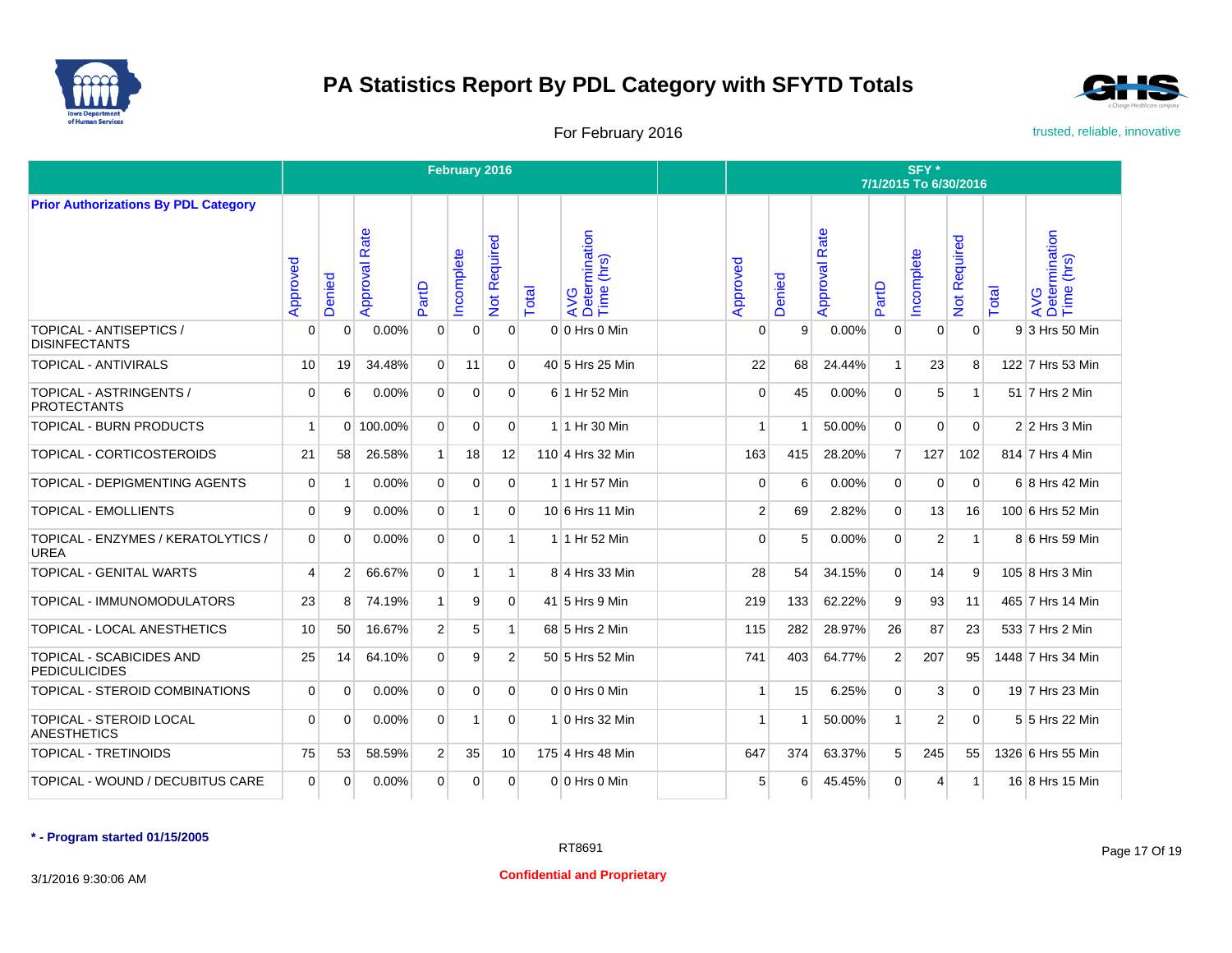



For February 2016 **For February 2016** trusted, reliable, innovative

|                                             |                |                |                  |                | February 2016  |                   |       |                                    | SFY*<br>7/1/2015 To 6/30/2016 |                |                      |              |                |                     |       |                                           |  |  |
|---------------------------------------------|----------------|----------------|------------------|----------------|----------------|-------------------|-------|------------------------------------|-------------------------------|----------------|----------------------|--------------|----------------|---------------------|-------|-------------------------------------------|--|--|
| <b>Prior Authorizations By PDL Category</b> | Approved       | Denied         | Rate<br>Approval | PartD          | ncomplete      | equired<br>Not Re | Total | AVG<br>Determination<br>Time (hrs) | Approved                      | Denied         | <b>Approval Rate</b> | PartD        | Incomplete     | <b>Not Required</b> | Total | AVG<br>Determination<br>Time (hrs)        |  |  |
| <b>UROLOGICAL - MISC.</b>                   | $\overline{2}$ | 3              | 40.00%           | $\mathbf 0$    |                |                   |       | $7 8$ Hrs 4 Min                    | 25                            | 36             | 40.98%               | 3            | 17             | 14                  |       | 95 7 Hrs 50 Min                           |  |  |
| <b>VACCINES</b>                             | 0              | 0              | 0.00%            | $\overline{0}$ | 0              | $\overline{0}$    |       | $0 0$ Hrs $0$ Min                  | $\overline{0}$                | $\overline{4}$ | 0.00%                | $\mathbf{0}$ | $\mathbf{1}$   | 1                   |       | 6 7 Hrs 11 Min                            |  |  |
| <b>VAGINAL - ANTI FUNGALS</b>               | $\overline{0}$ | $\Omega$       | $0.00\%$         | $\overline{0}$ | $\Omega$       | $\overline{0}$    |       | $0 0$ Hrs $0$ Min                  | 2                             | 6              | 25.00%               | $\mathbf{0}$ | $\overline{0}$ | 5                   |       | 13 9 Hrs 43 Min                           |  |  |
| <b>VAGINAL - ANTIBACTERIALS</b>             | $\overline{0}$ | $\Omega$       | 0.00%            | $\overline{0}$ | $\mathbf 0$    | $\overline{0}$    |       | $0 0$ Hrs $0$ Min                  | 3                             | 5              | 37.50%               | -1           | $\overline{0}$ | 8                   |       | 17 7 Hrs 43 Min                           |  |  |
| <b>VAGINAL - ESTROGENS</b>                  | 6              | 8              | 42.86%           | $\mathbf{1}$   | $\overline{4}$ | $\overline{0}$    |       | 19 2 Hrs 45 Min                    | 19                            | 54             | 26.03%               | $\mathbf{1}$ | 23             | 11                  |       | 108 6 Hrs 56 Min                          |  |  |
| <b>VAGINAL - OTHER</b>                      | $\overline{0}$ |                | 0.00%            | $\overline{0}$ | $\mathbf 0$    | $\overline{0}$    |       | 1 1 Hr 14 Min                      | 0                             | 12             | 0.00%                | $\mathbf 0$  | $\mathbf 0$    | $\overline{1}$      |       | 13 7 Hrs 47 Min                           |  |  |
| <b>VASOPRESSINS</b>                         | 8              | $\overline{2}$ | 80.00%           | $\overline{0}$ | $\overline{2}$ | $\overline{7}$    |       | 19 9 Hrs 13 Min                    | 608                           | 108            | 84.92%               | $\mathbf{1}$ | 125            | 50                  |       | 892 7 Hrs 36 Min                          |  |  |
| <b>VITAMINS</b>                             | 299            | 21             | 93.44%           | 1 <sup>1</sup> | 106            | 18                |       | 445 4 Hrs 48 Min                   | 2295                          | 254            | 90.04%               | 9            | 829            | 119                 |       | 3506 6 Hrs 56 Min                         |  |  |
| VITAMINS - MISC.                            | 37             | 11             | 77.08%           | $\overline{0}$ | 3              | 3 <sup>1</sup>    |       | 54 6 Hrs 59 Min                    | 215                           | 117            | 64.76%               | $\mathbf{1}$ | 72             | 33                  |       | 438 7 Hrs 13 Min                          |  |  |
| <b>WEIGHT LOSS</b>                          | 0              | 11             | 0.00%            | $\overline{0}$ | $\mathbf 0$    | $\overline{0}$    |       | 11 4 Hrs 28 Min                    | $\overline{0}$                | 105            | 0.00%                | $\Omega$     | 8              | $\mathbf 0$         |       | 113 6 Hrs 53 Min                          |  |  |
| <b>Grand Totals:</b>                        | 6351 3217      |                | 66.38%           |                | 156 2482       |                   |       | 922 13128 4 Hrs 37 Min             | 47957 25744                   |                |                      |              |                |                     | 4     | 65.07% 1125 20001 6677 10150 6 Hrs 40 Min |  |  |